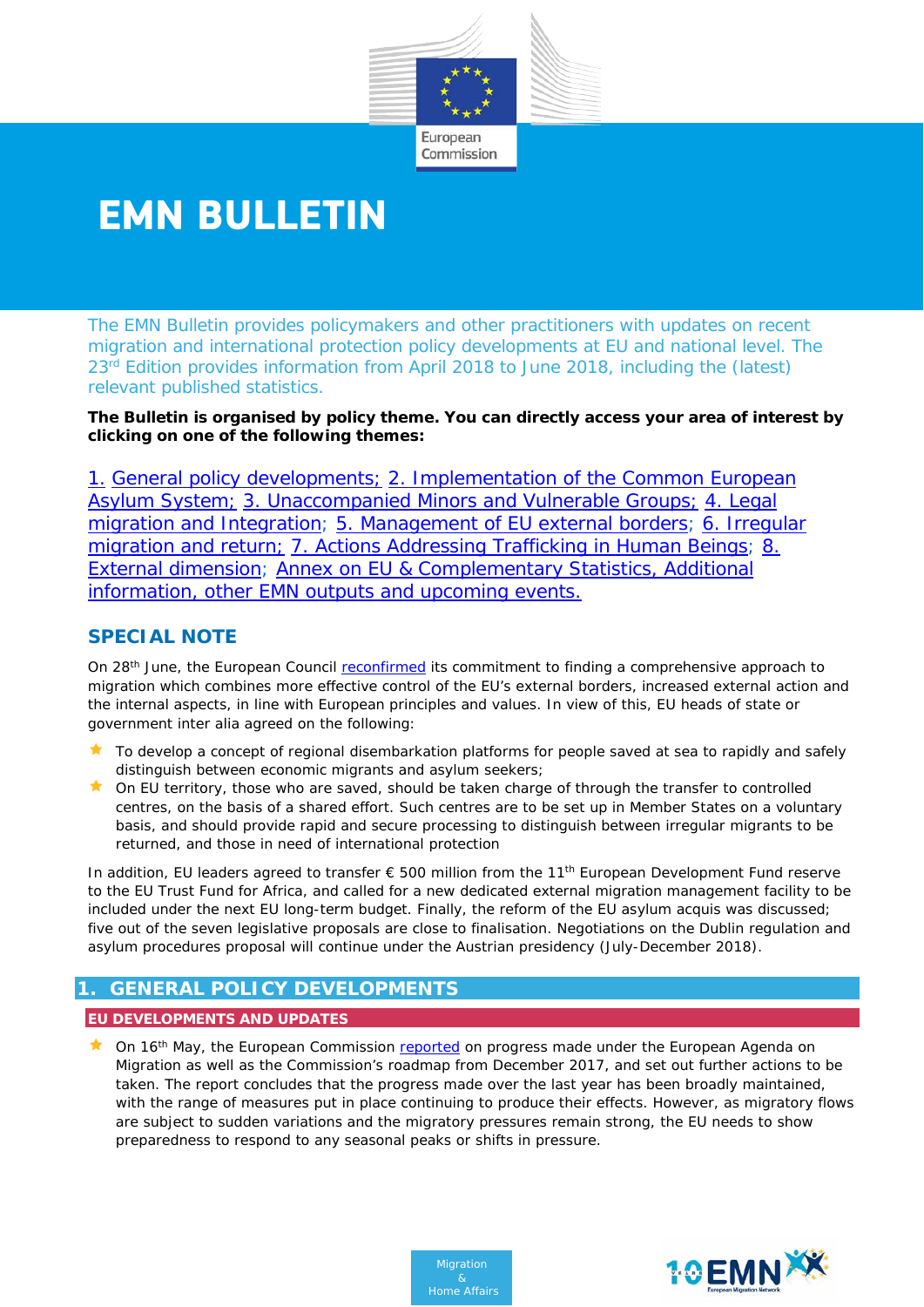- ★ On 4<sup>th</sup> April, representatives of the European Union (EU) and the International Organization for Migration (IOM) [met](https://ec.europa.eu/home-affairs/news/eu-and-iom-strenghten-ties-global-migration_en) in Brussels to discuss the way forward on some of the most pressing issues linked to migration, including managing migration flows, better protection of vulnerable migrants, the United Nations Global Compact on Migration, cooperation on forced displacement and development and on return and reintegration of migrants.
- On 24<sup>th</sup>-25<sup>th</sup> April, the EU and United Nations (UN) co-chaired the second Brussels [conference](http://www.consilium.europa.eu/en/meetings/international-ministerial-meetings/2018/04/24-25/?utm_source=dsms-auto&utm_medium=email&utm_campaign=Supporting+the+future+of+Syria+and+the+region+-+Brussels+conference%2c+24-25%2f04%2f2018) on supporting the future of Syria and the region. The co-chairs adopted a [joint declaration,](http://www.consilium.europa.eu/en/press/press-releases/2018/04/25/brussels-ii-conference-on-supporting-the-future-of-syria-and-the-region-co-chairs-declaration/) including several annexes on supporting the resilience of host countries and refugees in the context of the Syrian crisis.

#### **NATIONAL DEVELOPMENTS**

- **France:** After its adoption by the National Assembly on 22<sup>nd</sup> April, the Senate modified on 26<sup>th</sup> June the [draft law](http://www.assemblee-nationale.fr/dyn/15/dossiers/alt/immigration_maitrisee_droit_asile_effectif) for a managed migration, an effective right of asylum and a successful integration. Following the Senate's modifications, new discussions will be launched within the National Assembly late July. This draft law aims at increasing the rights granted to third-country nationals and taking into account vulnerabilities during each step of the process, strengthening the fight against irregular migration and fraud, as well as improving the integration policy especially with reinforced language training and vocational integration.
- **★ Ireland**: The Department of Justice and Equality published **Immigration in Ireland Annual Review** [2017.](http://www.justice.ie/en/JELR/Immigration_in_Ireland_Annual_Review_2017.pdf/Files/Immigration_in_Ireland_Annual_Review_2017.pdf) The publication includes updated statistics for all aspects of immigration in Ireland, and mentions key policy and operational developments during 2017 as well as areas for future focus.

On 24<sup>th</sup> April, the Irish Supreme Court delivered its judgment in the cases of Luximon v Minister for [Justice and Equality and Balchand v Minister for Justice and Equality.](http://www.courts.ie/Judgments.nsf/0/4DBBAF0FE4937CBE80258146005C1698) It found the Minister for Justice, when considering applications for a change of status of timed out students/undocumented migrants, is required by law to consider their private and family life rights.

- **The Netherlands:** On 30<sup>th</sup> March, the Dutch government [presented](https://www.rijksoverheid.nl/actueel/nieuws/2018/03/30/migratiebeleid-toekomstbestendig) its 'Comprehensive Agenda on [Migration'](https://www.permanentrepresentations.nl/permanent-representations/pr-eu-brussels/documents/parliamentary-documents/2018/juni/19/comprehensive-agenda-on-migration-2018-06-19). The government opts for a wide-ranging, comprehensive approach as migration is a dynamic, multifaceted and complex issue; government's actions in different policy areas cannot be seen in isolation. The government elaborates on its comprehensive approach in a 'six-pillar agenda', which consists of:
	- Preventing irregular migration;
	- Improving reception and protection for refugees and displaced persons in the region;
	- Achieving a robust asylum system, based on solidarity, in the EU and the Netherlands;
	- Combating illegal residence and stepping up returns;
	- Promoting legal migration routes;
	- Encouraging integration and participation.
- Portugal: On 23<sup>rd</sup> June, the Portuguese Immigration and Borders Service (SEF) celebrated its 42<sup>nd</sup> Anniversary. A public ceremony was held in SEF's headquarters. The programme included the presentation of the new braille sticker that may from now on be requested by Portuguese blind and amblyope citizens when applying for their passport. This innovative sticker, the first one in Europe, contains the name and birth date of the holder and the passport's expiry date and ensures greater autonomy to blind and amblyope Portuguese passport holders. The EMN co-funded Report on Immigration, Borders and Asylum (RIFA) 2017, an exhaustive and broad statistical report on last year's migration within the Portuguese territory, was presented. The new SEF [website,](https://www.sef.pt/pt/Pages/Homepage.aspx) allowing online scheduling for several applications and more efficient communication between SEF and third-country nationals was also presented.
- **Spain:** On 23rd June, following a restructuring of the Ministerial Departments, the new structure of the Ministry of Labour, Migration and Social Security was **published** in the Official State Gazette (BOE), which was reinforced to face the new challenges of the migration phenomenon.

### **2. IMPLEMENTATION OF THE COMMON EUROPEAN ASYLUM SYSTEM**

#### <span id="page-1-0"></span>**EU DEVELOPMENTS AND UPDATES**

★ On 18<sup>th</sup> June, EASO [published](http://www.europeanmigrationlaw.eu/documents/EASO-Annual-Report-2017-Final.pdf) the annual Report on the Situation of Asylum in the EU 2017, providing a comprehensive overview of developments at European level and within national asylum systems, as well as statistical trends. In 2017, a total of 728 470 applications for international protection were lodged in the EU, representing a 44% decrease compared to 2016. 954 100 applications were awaiting a final decision at the end of 2017; a decrease of 16% compared to 2016.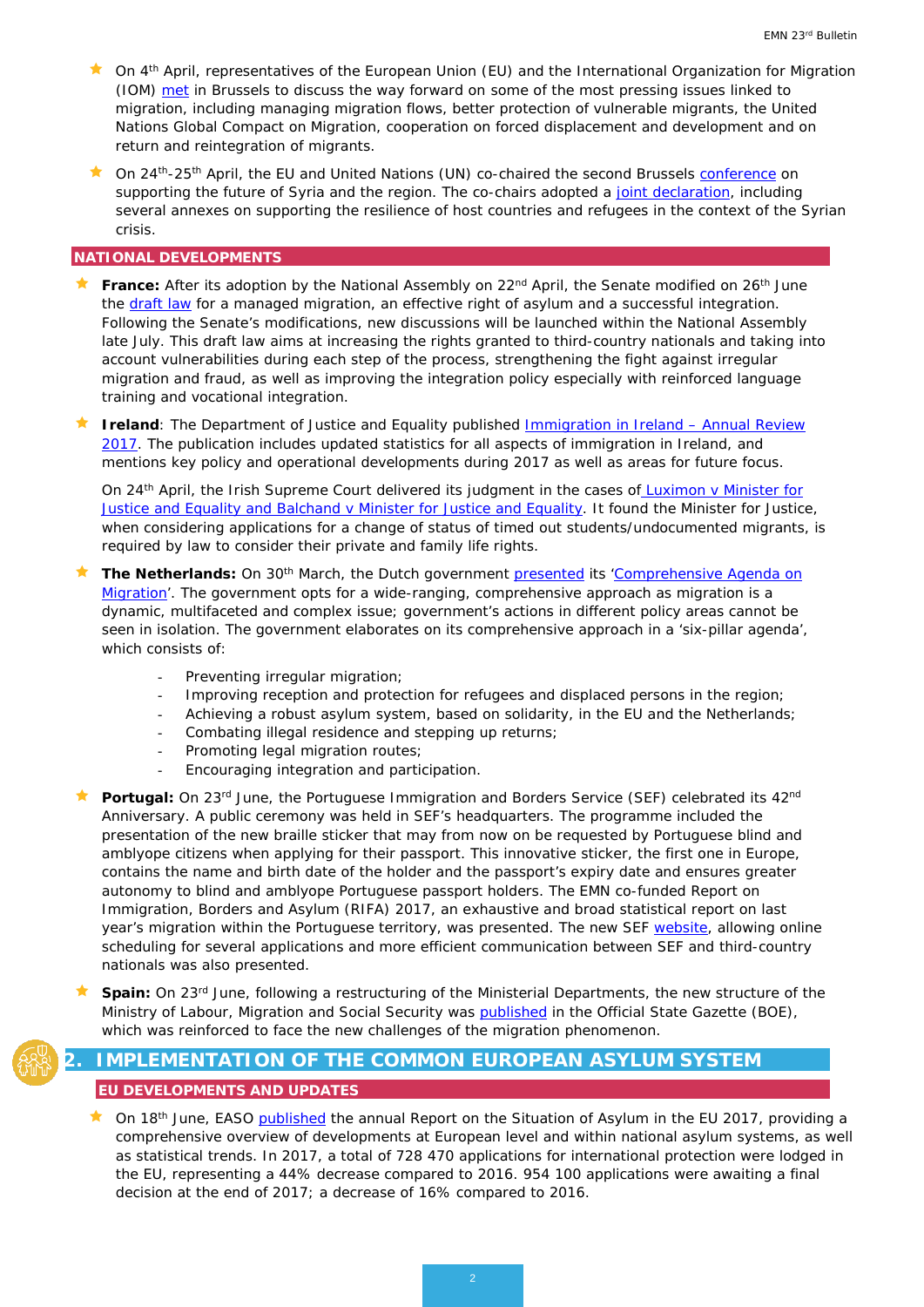#### *Relocation and Resettlement*

According to the European Commission's most recent [Progress Report](https://ec.europa.eu/home-affairs/sites/homeaffairs/files/what-we-do/policies/european-agenda-migration/20180516_progress-report-european-agenda-migration_en.pdf) on the European Agenda on

Migration, by the end of March 2018, all eligible applicants had been relocated from Greece to other Member States, in total 21 999 persons (including 546 unaccompanied minors). From Italy, as of 7<sup>th</sup> May 2018, 12,691 people have been relocated (including 256 unaccompanied minors), with 31 applicants (including 26 unaccompanied minors) already accepted for relocation, waiting to be transferred. Four relocation requests for unaccompanied minors have been sent by Italy and have not yet been answered. Regarding resettlement, the first EU resettlement scheme of July 2015 has ended. The total number of people resettled under all EU resettlement schemes since then, including Syrians resettled from Turkey under the EU-Turkey Statement, is 32 207.

#### **Judgment of the European Court of Justice –** [Joined Cases](http://curia.europa.eu/juris/document/document.jsf;jsessionid=9ea7d2dc30ddab49fe162cc445a6a16cfb1dbf5ef12a.e34KaxiLc3qMb40Rch0SaxyNbNv0?text=&docid=201603&pageIndex=0&doclang=EN&mode=req&dir=&occ=first&part=1&cid=551064&utm_source=ECRE+Newsletters&utm_campaign=abd800371f-EMAIL_CAMPAIGN_2018_05_11&utm_medium=email&utm_term=0_3ec9497afd-abd800371f-422304153) C-331/16 and C-366/16

On 2<sup>nd</sup> May, the Court of Justice ruled that the fact that a person has in the past been subject of a decision excluding him/her from refugee status cannot automatically permit the finding that the presence of that persons in the host Member State constitutes a genuine, present and sufficiently serious threat affecting one of the fundamental interests of society. A case-bycase assessment is necessary to justify the adoption of a measure based on grounds of public policy or public security.

#### **LATEST RELEVANT STATISTICS**

 On 15th June, Eurostat put forward its latest Asylum Quarterly Report. In the first quarter of 2018, the number of first time asylum applicants in the EU-28 decreased by 25% compared with the same period

in 2017. The total number of persons seeking asylum from non-EU countries during the first quarter of 2018 amounted to 131 000, which is around the same level recorded in 2014. Syrians, Iraqis and Afghans represented the top three citizenships of asylum seekers. At the same time, Syrians contributed most to the overall decrease in first time asylum applicants in absolute terms (10 800 fewer applicants compared with the same quarter of 2017).

#### **NATIONAL DEVELOPMENTS**

<span id="page-2-0"></span>Austria: On 20<sup>th</sup> June, the adaptation of the Austrian Regulation on Countries of Origin was announced and the states Senegal and Sri Lanka were added to the list of safe countries of origin.<sup>[1](#page-2-1)</sup>

On 31st May, Art. 22 Para 1 Asylum Act 2005 ceased to be in force. This provision had established the obligation of the Federal Office for Immigration and Asylum to decide upon

applications for asylum within 15 months. Since 1st

#### **Judgment of the European Court of Justice**  $-$  [C-473/16 F](http://curia.europa.eu/juris/document/document.jsf?text=&docid=198766&pageIndex=0&doclang=EN&mode=req&dir=&occ=first&part=1&cid=217091)

In its judgment of 25<sup>th</sup> January, the Court of Justice ruled on the expert reports aiming to assist the national authorities in the assessment of the credibility of an asylum seeker's declaration in regards to his/her sexual orientation. The CJEU found that these reports, must be in line with the Charter of Fundamental Rights of the European Union and they should not be the sole basis for the decision taken by a court or tribunal. Moreover, national authorities are prohibited from preparing and using, in order to assess the veracity of a claim made by an applicant concerning his sexual orientation, of a psychologist's expert report the purpose of which is, on the basis of a projective personality test, to provide an indication of the sexual orientation of the applicant.

June 2018, the general time limit of six months according to Art 73 Para 1 General Administrative Procedures Act 1991 is applicable also for applications for asylum.<sup>[2](#page-2-2)</sup>

Since 1<sup>st</sup> June, remedies against decisions of the Federal Office for Immigration and Asylum must be decided upon within six months. $3$  Previously, a time limit of twelve months was in place. $4$ 

The Settlements and Residence Act, the Aliens Police act 2005, the Federal Basic Welfare Support Act 2005 and the Federal Office for Immigration and Asylum Procedures Act were adopted by law of 17<sup>th</sup> May 2018 to comply with the EU General Data Protection Regulation (95/46/EC).<sup>5</sup>

Since 1<sup>st</sup> April, the Interior Minister is [authorised](https://www.ris.bka.gv.at/eli/bgbl/I/2017/145/20171018) to determine whether asylum seekers are allowed to render ancillary activities on a voluntary basis. If this is the case, asylum seekers are to receive a recognition fee that can be limited by the Interior Minister.

<span id="page-2-1"></span>BGBI. II Nr. 130/2018

<span id="page-2-2"></span><sup>2</sup> BGBl. I Nr. 24/2016

<span id="page-2-3"></span><sup>3</sup> according to Art 34 Abs 1 Proceedings of Administrative Courts Act

<span id="page-2-4"></span><sup>4</sup> Art 21 Para 2b Federal Office for Immigration and Asylum Procedures Act, that had established a time limit of twelve months, ceased to be in force on 31<sup>st</sup> May 2018.

<span id="page-2-5"></span><sup>5</sup> [BGBl. I Nr. 32/2018](https://www.ris.bka.gv.at/eli/bgbl/I/2018/32)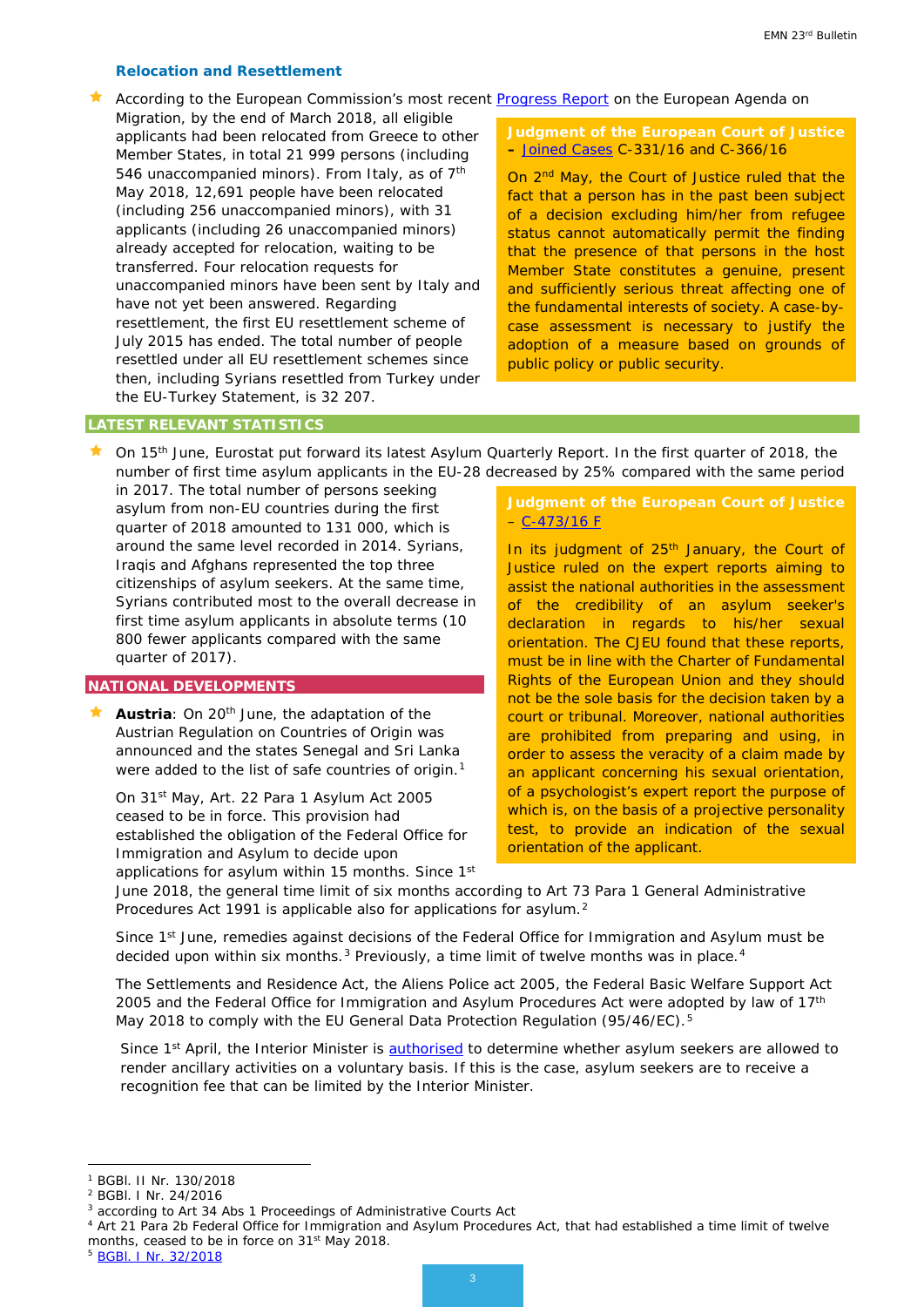- **Belgium:** In June 2018, 34 Syrian applicants for international protection arrived in Belgium with a [humanitarian visa.](https://emnbelgium.be/news/humanitarian-corridor-34-syrians-arrive-belgium) This was made possible by the agreement signed in November 2017 by the Belgian State Secretary for Asylum Policy and Migration and the Sant'Egidio Community, under which 150 vulnerable Syrian applicants for international protection from Turkey and Lebanon would be allowed to come to Belgium with a humanitarian visa. 38 people have previously arrived in Belgium under this agreement.
- **Cyprus:** On 13th June, a boat with 61 Syrian nationals arrived in Cyprus. Syrians are now choosing Cyprus as their final destination, since they have family or other links with persons already residing in the island under the status of an applicant or beneficiary of international protection. The latest arrivals by boat from Turkey have confirmed the existence of a new route between Turkey and Cyprus.
- Finland: On 20<sup>th</sup> June, the Finnish Immigration Service [updated](https://migri.fi/en/artikkeli/-/asset_publisher/irakin-afganistanin-ja-somalian-tilannekatsaukset-paivitetty) its situation reports of the security situations in Iraq, Afghanistan and Somalia. The situation in Afghanistan and Somalia remains unstable, and also some areas in Iraq are subject to high violence. However, the situation in Mosul, for example, has stabilised to some extent and remigration to the area continues. These situation reports are updated every six months, on the basis of which decision-makers alter their practices if necessary.

During a fact-finding mission in April, two researchers from the Finnish Immigration Service's Country Information Service **visited** Beirut and Damascus. During the mission, the researchers obtained information on the situation in Syria and the circumstances of the Syrian refugees in Lebanon.

- **France:** On 31<sup>st</sup> May, a [decree](https://www.legifrance.gouv.fr/eli/decret/2018/5/31/INTV1812839D/jo/texte/fr) laying down several provisions relating to the allowance for asylum seekers, specifies calculation methods and payment arrangements for such an allowance.
- **★ Greece:** On 22<sup>nd</sup> May, legislative developments, falling within the field of competence of the Appeals' Authority, were introduced by article 28 of law 4540/2018 and set multiple objectives that seek a) to accelerate the issuance of decisions in the second instance of examining an asylum application, b) to do away with contradictions in the application and interpretation of the notion of "final decision", by harmonising its definition with the definition provided for in art. 2 (e) of the Qualification Directive (2013/32/EU), and c) to allow for alternative ways of serving "final decisions", issued by Appeals' Committees, in cases where actual serving is impossible.
- **If Ireland**: In June 2018, new measures were announced which will allow international protection [applicants to seek access to the labour market](http://www.justice.ie/en/JELR/Pages/PR18000213) following the imminent entry into force of the EU (recast) Reception Conditions Directive.

On 16th April 2018, the Minister for Justice and Equality designated Bosnia and Herzegovina, the Former Yugoslav Republic of Macedonia, Georgia, Montenegro, the Republic of Albania and the Republic of Serbia as safe countries of origin, by way of S.I. No. 121/2018 - International Protection Act 2015 (Safe [Countries of Origin\) Order 2018.](http://www.irishstatutebook.ie/eli/2018/si/121/made/en/print)

- **Italy:** A total of 250 highly qualified civil servants were hired to increase the personnel in charge of processing asylum claims within the Territorial Commissions. This came as a response to a 2017 law aimed at improving the Italian asylum system, reinforcing its organisation and coordination in a structural manner. It also aims at accelerating the processing of asylum claims.
- **★ The Netherlands:** On 8<sup>th</sup> June, the Minister for Migration [announced](https://www.government.nl/latest/news/2018/06/08/tougher-approach-to-asylum-seekers-causing-disturbances) a tougher approach to any asylum seekers causing nuisance. A significant part of the group of asylum seekers who cause nuisance at reception centres tend to be from safe countries of origin and often have a Dublin designation (including unaccompanied minor returnees over the age of 16 in individual cases). In order to address problems with this group, the capacities of the Dutch Immigration and Naturalization Service (IND) will be expanded to speed up the processing of Dublin cases, while the various organisations cooperating in the migration process will intensify their efforts to compile dossiers to allow for remand where necessary. Additionally, staff of the IND will be charged with ensuring that returnees arrive for their appointments on time to help ensure that asylum procedures do not incur any unnecessary delays. Lastly, the IND will confer with the Judiciary to determine whether asylum cases of severe troublemakers can be prioritised by the District Courts in order to speed up the rejection process.
- Portugal: On 29<sup>th</sup> June and 25<sup>th</sup> May respectively, the Immigration and Borders Service (SEF) presented its application for two new EU co-funded projects regarding resettlement, one regarding a new pledge of 955 persons to resettle in 2018-2020; and the other to allow for the deployment of special asylum missions, led by SEF's Border Guards, to Egypt and Turkey, with the purpose of providing asylum applicants with all the information they need to decide on their applications, and also to proceed to security interviews to ensure a more effective resettlement in the Portuguese territory.
- **Spain:** On 17<sup>th</sup> June, 630 migrants from the humanitarian rescue boat Aquarius arrived in Spain.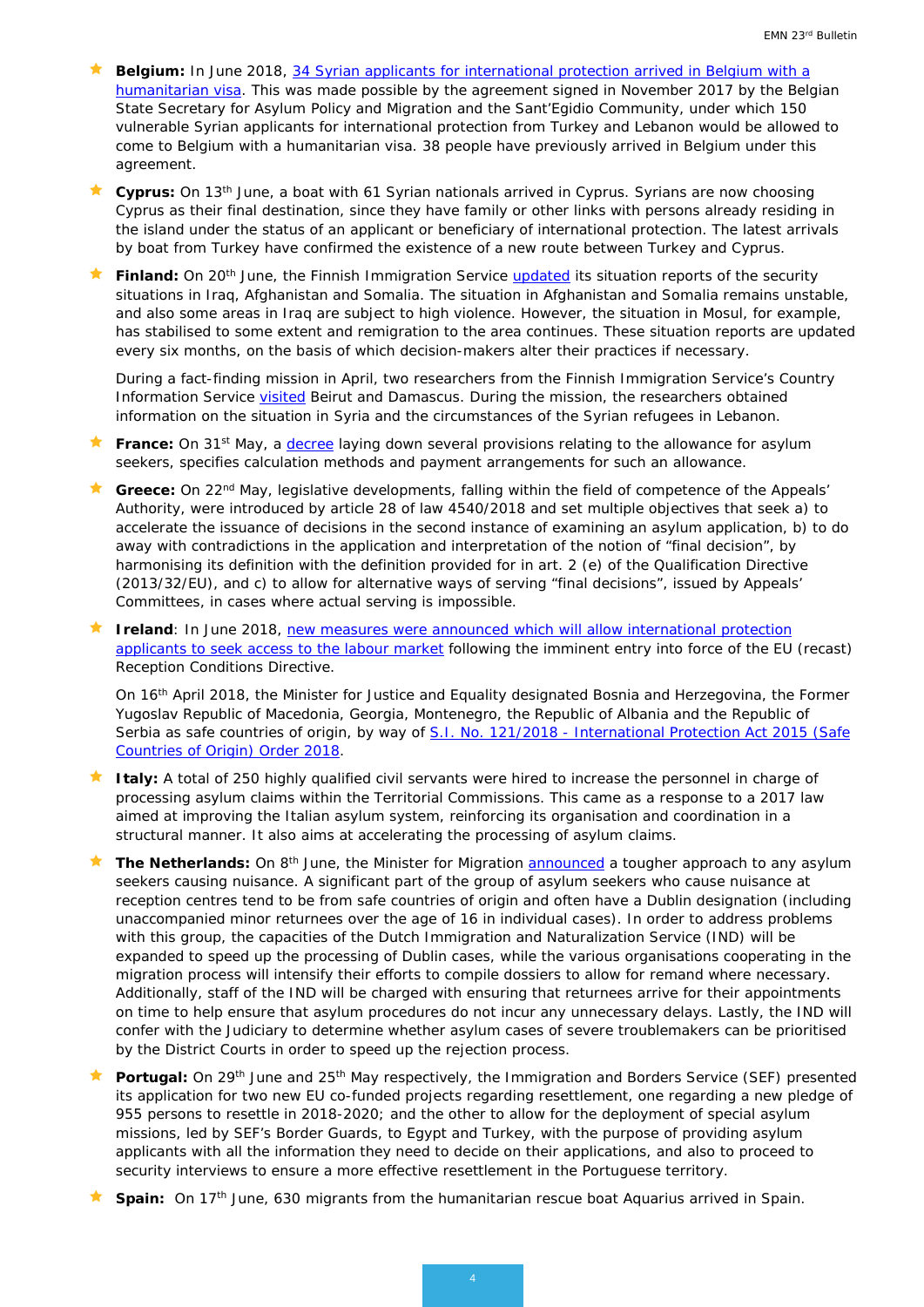**Louited Kingdom:** In May, the Family and Friends Care draft statutory guidance for local authorities was published for public consultation by the UK Department for Education. The guidance includes revisions made to include asylum seeking children (UASC) being brought to the UK under the Dublin III Regulation to join family or relatives.

In May, the Family and friends care draft statutory guidance for local authorities was [published](https://consult.education.gov.uk/children-in-care/revised-family-and-friends-care-statutory-guidance/) for public consultation by the UK Department for Education. This guidance sets out a framework for the provision of support to family and friends carers and includes revisions made to include asylum seeking children (UASC) being brought to the UK under the Dublin III Regulation to join family or relatives.

#### *Relocation and Resettlement*

- **If Ireland:** In May 2018, the Department for Justice and Equality announced a new humanitarian [admissions programme](http://justice.ie/en/JELR/Pages/PR18000149) under the Irish Refugee Protection Programme (IRPP) Humanitarian Admission Programme 2 (IHAP). Citizens, beneficiaries of international protection, and programme refugees can propose eligible family members for consideration for admission to Ireland.
- **★ Spain**: As of 24<sup>th</sup> April, a total of 1 359 relocations and 1 433 resettlements to Spain had been carried out.

### **3. UNACCOMPANIED MINORS AND VULNERABLE GROUPS**

#### **EU DEVELOPMENTS AND UPDATES**

- $\star$  On 16<sup>th</sup> May, Eurostat [published](http://ec.europa.eu/eurostat/documents/2995521/8895109/3-16052018-BP-EN.pdf/ec4cc3d7-c177-4944-964f-d85401e55ad9) the official statistics concerning registration of unaccompanied minors in the EU in 2017. This year, 31,400 asylum seekers applying for international protection in Member States were considered to be unaccompanied minors.
- $\triangle$  On 12<sup>th</sup> April, one year passed since the European Commission's [Communication](https://ec.europa.eu/home-affairs/sites/homeaffairs/files/what-we-do/policies/european-agenda-migration/20170412_communication_on_the_protection_of_children_in_migration_en.pdf) on reinforcing child protection on migration routes. Since then, many of the actions laid out in the Communication have

**Judgment of the European Court of Justice –** Case [C-353/16 MP](http://curia.europa.eu/juris/liste.jsf?language=en&jur=C,T,F&num=c-353/16)

On 24<sup>th</sup> April, the Court of Justice ruled that the under EU law, the fact that a person has in the past been tortured by the authorities of his country of origin but would no longer be at risk of such treatment if he returned to that country is not in itself sufficient justification for granting subsidiary protection. However, the Court considers that the EU Charter of Fundamental Rights precludes a Member State from expelling third-country national where such expulsion would, in essence, result in significant and permanent deterioration of that person's mental health disorders.

been implemented by the Commission and Member States, including for example the appointment and training of child protection teams in hotspots in Greece, increased support to Italy by the European Asylum Support Office in implementing child protection legislation, and the establishment of a European network on guardianship for children in migration.

#### **NATIONAL DEVELOPMENTS**

France: On 26<sup>th</sup> April, the Ministry of Justice [published](https://www.legifrance.gouv.fr/affichTexte.do?cidTexte=JORFTEXT000036888032&dateTexte=&categorieLien=id) a decree on the proportional reception of unaccompanied minors on the French territory. A distribution key determines the percentage targets for the accommodation of unaccompanied minors for each department in 2018.

In April 2018, the unaccompanied minors task force, attached to the Ministry of Justice, [published](http://www.justice.gouv.fr/art_pix/RAA-MMNA-2017.pdf) its annual activity report for 2017. The task force is in charge of managing all files related to the evaluation, guidance and care of unaccompanied minors and to human trafficking. The annual activity report gives data for the year 2017, assesses the measures and the progress made.

Greece: On 26<sup>th</sup> June, a draft law for the guardianship of the unaccompanied minors and separated minors was [tabled](https://www.hellenicparliament.gr/Nomothetiko-Ergo/Anazitisi-Nomothetikou-Ergou?law_id=6fcd1da1-4916-4e9e-83b8-a90b00e43f20) in the Greek parliament.

On 12<sup>th</sup> June, a new law (n.4547/2018) for the reorganisation of the primary and secondary education supportive structures was [published.](http://www.et.gr/idocs-nph/search/pdfViewerForm.html?args=5C7QrtC22wG3UHk-ZeQumndtvSoClrL8sN_CI5tJ5zV5MXD0LzQTLWPU9yLzB8V68knBzLCmTXKaO6fpVZ6Lx3UnKl3nP8NxdnJ5r9cmWyJWelDvWS_18kAEhATUkJb0x1LIdQ163nV9K--td6SIufwsuG5x2FZp4dRmpsuHroxzyOwkWo8OopyrDmjZYcMW) The fourth part of the law concerns supportive structures for the education of the refugee children.

On 22<sup>nd</sup> May, as a result of a new [law](http://www.et.gr/idocs-nph/search/pdfViewerForm.html?args=5C7QrtC22wG3UHk-%20%20%20%20%20%20%20%20%20%20%20%20%20%20%20%20ZeQumndtvSoClrL8r598mVlpWhjtIl9LGdkF53UIxsx942CdyqxSQYNuqAGCF0IfB9HI6qSYtMQEkEHLwnFqmgJSA5WIsluV-nRwO1oKqSe4BlOTSpEWYhszF8P8UqWb_zFijMw2-E3i_pYzqYlEdrYpdXxWYuZCC--urAys0mjSg5bC) bringing Greek legislation in line with the recast Reception Conditions Directive, the responsibility for the protection of unaccompanied and separated minors has passed from the Ministry of Migration to the Ministry of Labour, Social Security and Social Solidarity. Furthermore, only vulnerable people such as victims of trafficking are considered to have special reception needs and thus benefit from the specific support provided.

 **The Netherlands:** In light of a tougher approach to asylum seekers who cause nuisance (see Section 2), the Minister of Migration [announced](https://www.government.nl/latest/news/2018/06/08/tougher-approach-to-asylum-seekers-causing-disturbances) that it will be possible to send unaccompanied minor returnees over the age of 16 to special supervision and monitoring locations (so-called 'EBTL' locations; in Dutch: extra begeleiding en toezichtlocatie).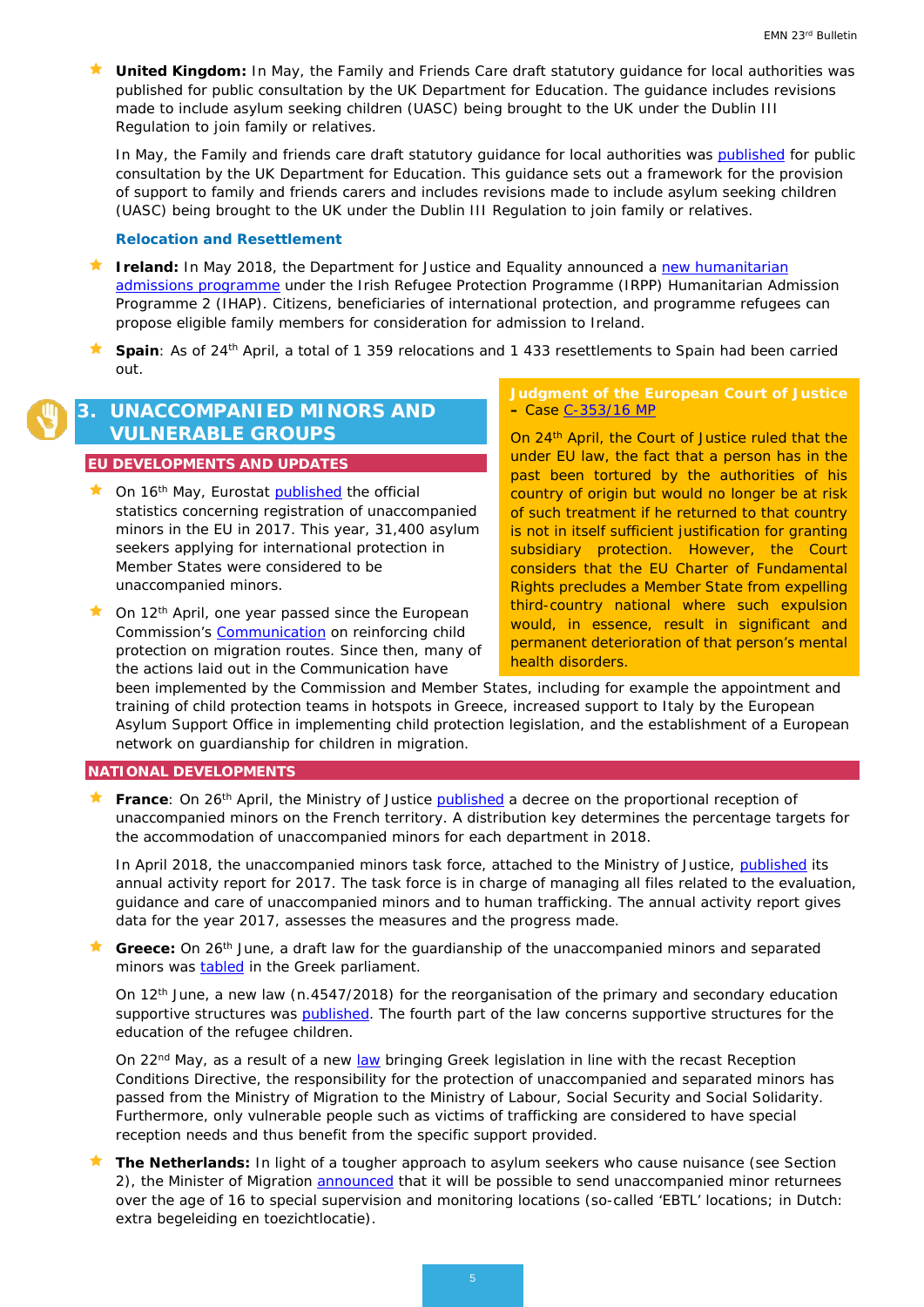These EBTLs were first opened in 2017 for the placement of asylum seekers that cause nuisance in regular asylum seeker centres. Unaccompanied minor returnees will only be placed in these centres in case they cause nuisance (such as aggression, vandalism and intimidating behaviour) and on an individual base. The EBTL locations are subject to stricter regulation than normal reception centres. Residents leaving the site are limited to specific locations and must report to staff every time that they leave and return the EBTL location. They are required to report to staff on a daily basis and do not receive any financial benefits as would be the case in regular facility.

- **Sweden:** In June, the Swedish Parliament approved a [new law](https://www.regeringen.se/rattsliga-dokument/proposition/2018/04/prop.-201718252/) that aims at making it possible for young unaccompanied asylum seekers, whose asylum applications were rejected, to apply for a residence permit for studies at upper secondary schools. This temporary law is expected to regularise the legal situation of several thousand young migrants who came to Sweden as unaccompanied minors and had their asylum applications rejected following long wait times. The opportunity to receive a residence permit for upper secondary studies is only available to unaccompanied individuals who applied for asylum before 24 November 2015, who had been waiting for an asylum decision for at least 15 months, and who are still in Sweden.
- United Kingdom: On 15<sup>th</sup> June, new [changes](https://assets.publishing.service.gov.uk/government/uploads/system/uploads/attachment_data/file/716674/CCS207_CCS0618810832-1_HC1154_Web_Accessible.pdf) to UK Immigration Act 2016 were [published](https://www.gov.uk/government/news/changes-to-the-immigration-rules--2) by the government. These changes will come into effect on  $6<sup>th</sup>$  July 2018. One announced change, is the creation of a new form of leave for children under section 67 of the Immigration Act 2016 (the Dubs amendment). This will ensure that those children who do not qualify for refugee or humanitarian protection leave will still be able to remain in the UK long term. Those who qualify for this new form of leave will be able to study, work, access public funds and healthcare and apply for settlement after 5 years, without paying a fee. The change underlines the government's commitment to fulfil its obligation to the Dubs children and the spirit of the legislation.

### <span id="page-5-0"></span>**4. LEGAL MIGRATION AND INTEGRATION**

#### **EU DEVELOPMENTS AND UPDATES**

- $\star$  Statistics [published](https://ec.europa.eu/home-affairs/what-we-do/policies/borders-and-visas/visa-policy_en%23stats) by the European Commission reveal that more than 16,2 million applications for short-stay visas were lodged at the consulates of the Schengen States in 2017, 6.3% more than in 2016 and the first increase in demand since 2013.
- On 16<sup>th</sup> May the European Commission [proposed](https://ec.europa.eu/home-affairs/sites/homeaffairs/files/what-we-do/policies/european-agenda-security/20180516_regulation-proposal-european-parliament-council_en.pdf) to upgrade the Visa Information System (VIS), the database containing information on persons applying for Schengen visas in order to better respond to the evolving security and migratory challenges and improve the EU's external border management.
- On 25<sup>th</sup> April, the EU co-legislators [approved](http://europa.eu/rapid/press-release_STATEMENT-18-3527_en.htm) the final political agreement on the European Travel Information and Authorisation System (ETIAS),

#### **Judgment of the European Court of Justice –** Case [C-673/16](http://curia.europa.eu/juris/document/document.jsf?text=&docid=202542&pageIndex=0&doclang=fr&mode=lst&dir=&occ=first&part=1&cid=299040) Coman and others

On 5<sup>th</sup> June, the Court of Justice ruled that the term 'spouse' within the meaning of the provisions of EU law on freedom of residence for EU citizens and their family members includes spouses of the same sex. Hence, although Member States have the freedom to decide whether to authorise marriage between persons of the same sex, they may not obstruct the freedom of residence of an EU citizen by refusing to grant his/her same-sex spouse, a thirdcountry national, a derived right of residence in their territory.

which the European Commission proposed in November 2016, according to which non-EU citizen travelling visa-free to the European Union will need to obtain authorisation before doing so.

- On 18th April, the European Commission and OECD (Organisation for Economic Co-operation and Development) [published](http://www.europeanmigrationlaw.eu/documents/OECD-2018-Working%20together%20for%20local%20integration%20of%20migrants%20and%20refugees.pdf) a report that identifies the main challenges to the integration of migrants and sets out concrete policy recommendations in response. Gathering best practice examples from large European cities including Amsterdam, Athens, Berlin, Paris and Rome, the report highlights 12 key points for local, regional and national policy-makers and practitioners to consider as they develop and implement local integration programmes. Recommendations focus on policy sectors such as health, labour, housing and education, and range from better matching migrant skills with the needs of local labour markets to creating shared spaces for communities to meet and bond.
- On 13<sup>th</sup> April, the European Commission [published](http://ec.europa.eu/commfrontoffice/publicopinion/index.cfm/survey/getsurveydetail/instruments/special/surveyky/2169) the results of the special Eurobarometer survey 469 on "Integration of immigrants in the European Union". This survey was carried in the 28 Member States of the European Union between 21<sup>st</sup> and 30<sup>th</sup> October 2017. According to the survey, only a minority (37%) of Europeans think that they are well informed about matters related to immigration and integration and just over half (54%) of Europeans think that integration of immigrants is successful; however, the figures vary widely between countries.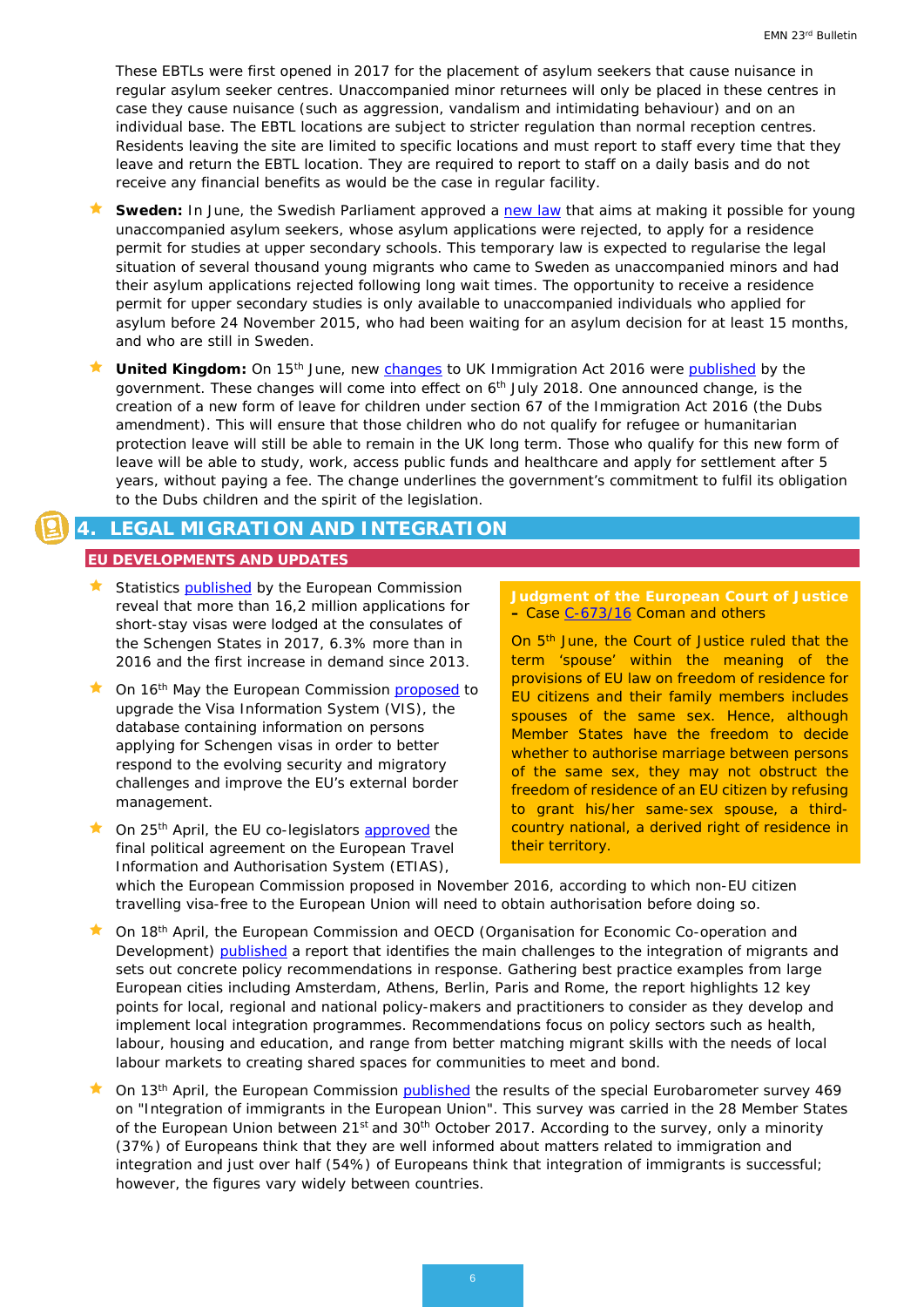#### **NATIONAL DEVELOPMENTS**

- **Austria**: On 20<sup>th</sup> April, the Austrian Federal Ministry of Labour set a contingent of 720 foreigners for the temporary employment in summer tourism. Work permits can be issued from 1st May 2018 and must not exceed a period of validity of 25 weeks and must end no later than 31<sup>st</sup> October 2018. Foreigners subject to transitional provisions of the EU freedom of movement and seasonal workers who have been legally employed within the contingent in the last five years (according to Art. 5 Act Governing the Employment of Foreigners) shall be prioritised. [6](#page-6-0)
- Belgium: The Royal Decree of 23<sup>rd</sup> April 2018 introduced changes with regards to extending or ending [the stay of international students.](https://emnbelgium.be/news/international-students-new-conditions-extending-and-ending-their-stay-belgium) It details – inter alia – in which cases an order to leave the territory can be issued to a student when he/she extends his/her studies in an excessive manner considering the results. It takes into account the current more flexible education system foreseen by the different Communities, as well as the bachelor/master structure and the system of credits (ECTS).
- **Czech Republic:** The Ministry of the Interior financially supported a new [mobile application](http://praguer.icpraha.com/en/) of the City of Prague for immigrants called "Praguer". The application contains basic information about life in Prague, such as an overview of the Czech social and educational system and contact details for important organisations and institutions in Prague. It is available in Czech, English, Vietnamese and Russian and is for free.

The Capital City of Prague created a new [website](http://metropolevsech.eu/en/) called "Prague for all". The website contains information for immigrants living in Prague and supports their integration. The website is also a source of information for the host society about various intercultural and educational events. It is available in Czech, English, Vietnamese, Russian and Ukrainian.

The Ministry of the Interior of the Czech Republic financially supported the extension of a translation [helpline](http://svet.charita.cz/en/foreigners-in-the-czech-republic/) for immigrants to now also Ukrainian language. This service for immigrants is provided by Caritas Czech Republic, which also provides the translation helpline for Mongols (since 2008) and Vietnamese (since 2012) living in the Czech Republic. Operators translate and sometimes even solve queries anonymously and free of charge.

- **Estonia**: On 23<sup>rd</sup> May, the amendments to the Aliens Act came into force. The aim of these amendments was to transpose the EU Students and Researchers Directive ((EU) 2016/801).
- **Finland:** On 22<sup>nd</sup> May, a new Migration Review was **published**, outlining labour migration developments In Finland in light of statistics and latest legislative changes that have facilitated work permit processes, as well as latest developments and statistics with regard to the Common European Asylum System.
- **France:** On 4<sup>th</sup> May, the Ministry of the Interior and the Ministry of Overseas [published](https://www.legifrance.gouv.fr/affichTexte.do?cidTexte=JORFTEXT000036876888&dateTexte=&categorieLien=id) a decree which extends the obligation to implement the teleservice for applications for work permits for employed activities and visas for internship agreements for third-country nationals to 7th November 2018. It also amends and clarifies the new cases of refusal and withdrawal of residence permits for intra-corporate transfers.
- Germany: On 15<sup>th</sup> June, the German Bundestag **approved** new legislation allowing refugees with subsidiary protection status to bring their direct relatives to Germany. The law allows members of the core family (spouses, minor unmarried children and the parents of minor children already in Germany) to immigrate to Germany on humanitarian grounds starting 1st August 2018. However, their numbers would be limited to 1 000 per month to ensure that Germany is able to integrate them. A maximum of 5 000 visas will be issued in the period from 1<sup>st</sup> August to 31<sup>st</sup> December 2018. To prevent misuse, various conditions must be met, such as only spouses who married before fleeing their home country will be eligible and the family member living in Germany must have a good chance of being allowed to stay.
- **Greece:** In April, the pilot project HELIOS (HELlenic IntegratiOn System) was launched in cooperation with the International Organisation for Migration. It constitutes a pilot model with the help of which local government: a) can manage the integration process, based on national integration programmes (i.e. programmes of language learning) and b) can be based on or extend social services already provided to persons living within its territory.
- **If Ireland:** In May 2018, under the **Employment Permits (Amendment) Regulations 2018**, new regulations allowing for a General Employment Permits for horticulture workers, meat processing operatives and dairy farm assistant were introduced. Changes to Employment Permits for Chefs were also introduced.
- ★ Lithuania: In April, the Strategy for the Demography, Migration and Integration for 2018-2030 was prepared. Citizens, non-governmental organisations, science and business representatives were invited to contribute to the development of new projects or propose additions to existing ideas in implementing

-

<span id="page-6-0"></span><sup>6</sup> BGBl. II Nr. 73/2018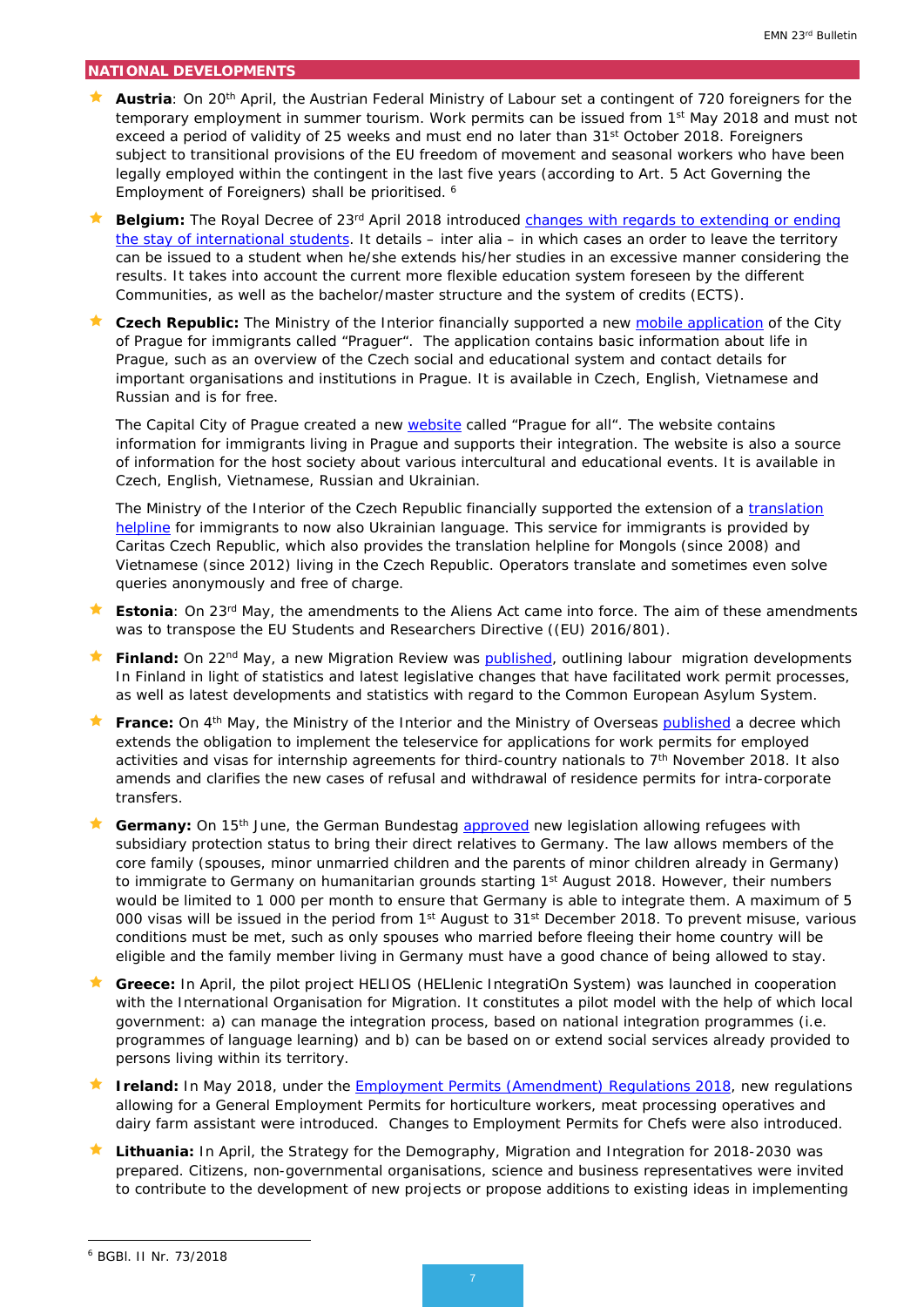this Strategy. The government also organised a public discussion to further examine the best solutions for the demographic challenges Lithuania is currently facing.

Since March 2018, approximately twice as many decisions on the issuance of nationals visas (D) and temporary residence permits were adopted in Lithuania, compared to previous months. This change was determined by measures implemented by the Ministry of the Interior together with the Migration Department: new IT solutions were implemented, the Migration Department increased the number of officials working these cases and, as of June, 279 companies were included in the so-called "Whitelist" of approved companies, that benefits from less formalities while implementing their employment procedures for third-country nationals.

 **Luxembourg:** On 27th June, Luxembourg's Parliament approved the [bill](https://chd.lu/wps/PA_RoleDesAffaires/FTSByteServingServletImpl?path=85290B4956309DADF916151E4146281C47EC139B0EDC44B84FE54AFB3549BE4AC0860A0E045DD463AD8E31F97EC1D6FC$C6174425FEAEC10D4769456545DF7731) on the promotion of the Luxembourgish language, which includes action points specifically targeting foreign nationals.

On 1<sup>st</sup> June, the [Law of 23 May 2018 amending Article 563 of the Penal Code](http://legilux.public.lu/eli/etat/leg/loi/2018/05/23/a413/jo) creates the prohibition of face concealment in certain public spaces (such as some school establishments, public transport services, medical care facilities or public administration buildings). The justification for the prohibition, which also includes the wearing of full-face veils, was that there are certain spaces where communication, interaction and the "*vivre ensemble"* between people requires an encounter with an uncovered face.

On 16<sup>th</sup> May, the Parliament passed the law that creates the position of [school mediator](http://www.men.public.lu/fr/actualites/articles/communiques-conference-presse/2018/05/16-mediateur/index.html) within the Ministry of National Education, Childhood and Youth. The mediator will, amongst other things, treat grievances and complaints regarding the integration of children with migrant background.

On 25<sup>th</sup> April, the first meeting of the [Exchange Group on Local Integration Issues](http://www.olai.public.lu/en/actualites/2018/05/gresil/index.html) took place, which grew out of the second national conference on integration on the local level. This meeting, organised collaboratively by Luxembourg's Reception and Integration Agency, the Union of Luxembourg's Cities and Municipalities and the association ASTI (*Association de Soutien aux Travailleurs Immigrés*), brought together municipal representatives and members of local integration commissions, who underlined the need for Luxembourgish municipalities to work together on issues of integration and communal life.

The Netherlands: As of 1<sup>st</sup> May, the rehabilitation term is **extended** from four to five years. This means that when a third-country national wants to become a Dutch citizen, he or she cannot be convicted for an offence in the five years before the application. The change applies to both requests for naturalisation and for an option statement. Naturalisation and option are two different procedures to become a Dutch citizen. The 'option' statement and procedure is a quick and easy way to acquire Dutch citizenship. This is only open to particular groups, particularly for third-country nationals with specific ties to the Netherlands (e.g. those born in the Netherlands, former Dutch citizens).

Due to a [change](https://www.rijksoverheid.nl/actueel/nieuws/2018/04/26/kabinet-gaat-geld-voor-onderwijsachterstanden-beter-verdelen) in the distribution mechanism for the fund to reduce educational disadvantage, more money to combat educational disadvantage will most likely be distributed among children with a migratory background. Previously, only the parents' level of education was taken into account to assess the child's risk of educational disadvantage. In the new system, the length of residence in the Netherlands and the parents' country of origin will be taken into account to assess the child's risk of educational disadvantage.

- Poland: On 28<sup>th</sup> June, the Minister of Family, Labour and Social Policy, signed a regulation amending the ordinance on the determination of cases in which a work permit is issued irrespective of the specific conditions for issuing work permits for foreigners. The regulation came into force on 1<sup>st</sup> July. The amendment to the regulation simplifies the procedure of issuing work permits in cases of taking up jobs in the professions specified in the annex to the regulation. The list of occupations includes 289 occupations (283 occupations included in 32 elementary groups and 6 individual professions).
- **Slovak Republic:** On 1<sup>st</sup> May, an amendment to the Act on Employment Services entered into force which simplifies the conditions for the employment of third-country nationals in the selected shortage occupations within the Slovak districts where the average registered unemployment rate is less than 5%. Subsequently, the list of shortage occupations has been [published](http://www.upsvr.gov.sk/sluzby-zamestnanosti/zamestnavanie-cudzincov/zoznam-zamestnani-s-nedostatkom-pracovnej-sily.html?page_id=806803) by the Central Office of Labour, Social Affairs and Family in June.
- **United Kingdom:** On 15<sup>th</sup> June, new changes to UK Immigration Act 2016 were published by the UK government. These changes will come into effect on 6<sup>th</sup> July 2018. Included are changes to Visa caps (Tier 2), newly announced plans for a UK Start-up Visa, Student Visa streamlining from certain third countries, new UAM 'dubs amendment' and use of Electronic Visa Waivers (EVW) in digital format.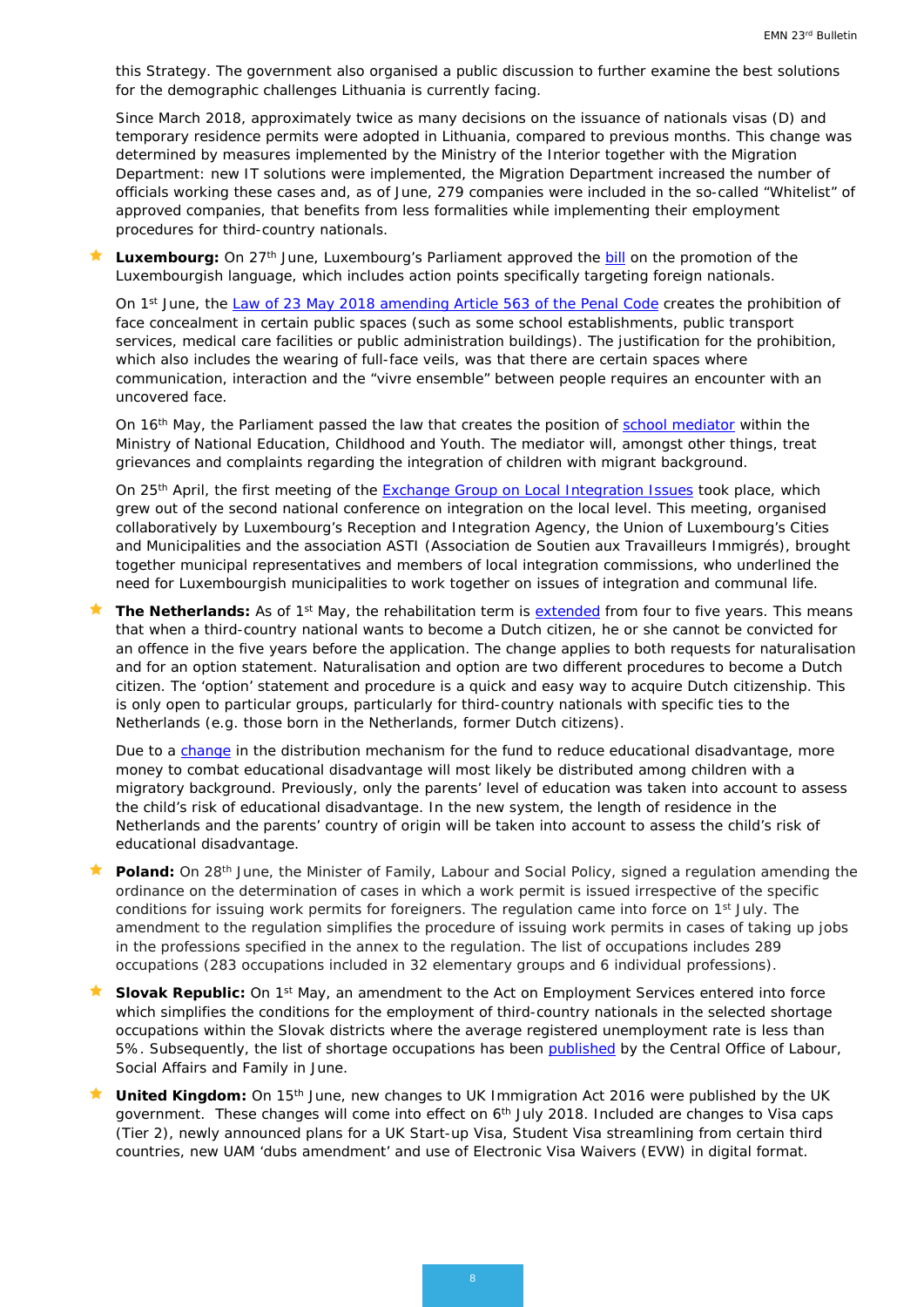# **5. MANAGEMENT OF THE EU EXTERNAL BORDERS**

#### **EU DEVELOPMENTS AND UPDATES**

- On 12<sup>th</sup> June the EU co-legislators reached an [agreement](http://europa.eu/rapid/press-release_STATEMENT-18-4133_en.htm) on the Commission's [proposals](http://europa.eu/rapid/press-release_IP-16-4402_en.htm) to strengthen the Schengen Information System (SIS II), while earlier in May the European Parliament [published](http://www.europeanmigrationlaw.eu/documents/EP-Annual%20report%20on%20the%20functioning%20of%20the%20Schengen%20area.pdf) the first annual report on the functioning of the Schengen area.
- On 24th May, the EU co-legislators reached a political compromise on the Commission's proposal to strengthen the mandate of eu-LISA, the EU Agency for the operational management of large scale IT systems for migration, security and border management. The upgrade, proposed by the Commission in [June 2017,](http://europa.eu/rapid/press-release_IP-17-1788_en.htm) will enable eu-LISA to roll-out the technical solutions to achieve the full interoperability of EU information systems for migration, security and border management. The

#### **Judgment of the European Court of Justice –** Case [C-181/16 Gnandi](http://curia.europa.eu/juris/document/document.jsf?text=&docid=203108&pageIndex=0&doclang=FR&mode=req&dir=&occ=first&part=1&cid=348952&utm_source=ECRE+Newsletters&utm_campaign=f5d6579ba8-EMAIL_CAMPAIGN_2018_06_20_05_03&utm_medium=email&utm_term=0_3ec9497afd-f5d6579ba8-422304153)

On 19<sup>th</sup> June, the Court of Justice [ruled](https://ecre.us1.list-manage.com/track/click?u=8e3ebd297b1510becc6d6d690&id=81f5e7d5b7&e=684d4d3248) that an asylum applicant falls within the scope of the Return Directive as soon as his/her application is rejected, unless the Member State concerned decides to grant him/her an autonomous residence permit or authorisation on humanitarian or other grounds as per Article 6(4) of the Return Directive. However, while a Member State can adopt a return decision following a negative decision on an asylum application, that Member State is required to provide an effective remedy, which means, in particular, that all the effects of the return decision must be suspended during the period prescribed for lodging such an appeal and, if an appeal is lodged, until a decision is taken by the judicial body.

Agency will now also have the right tools to develop and manage future large-scale EU information systems, such as the Entry Exit System (EES) and the European Travel Information and Authorisation System (ETIAS). This comes in addition to the management of the existing system, such as the Schengen Information System (SIS), the Visa Information System (VIS) and Eurodac, which the Agency is already responsible for.

On 5<sup>th</sup> May, the European Parliament [published](http://www.europarl.europa.eu/sides/getDoc.do?pubRef=-//EP//TEXT+REPORT+A8-2018-0160+0+DOC+XML+V0//EN%23title2) its first annual report on the state of the Schengen. This report addresses the main shortcomings in the implementation of the Schengen acquis, progress made in addressing these shortcoming and future steps. It condemns the continued reintroduction of internal border checks as this undermines the basic principles of the Schengen area and stresses the importance of reforming and adapting the SIS to face new challenges.

#### **NATIONAL DEVELOPMENTS**

 **Austria**: The Republic of Austria and the Federal Republic of Germany agreed to amend the existing agreement on representation of the Republic of Austria by the Federal Republic of Germany in the process of issuing Schengen Visa. On 1<sup>st</sup> June, the duty station "Kabul" was erased from the list of locations where Germany is representing Austria.<sup>[7](#page-8-0)</sup>

With effect from 1<sup>st</sup> June, the Republic of Austria and Czechia agreed that Czechia will also represent the Republic of Austria at the duty station "Baghdad" regarding visa applications of Iraqi nationals with ordinary passports who are travelling at the invitation of an international organization established in Vienna, if the number of applicants does not exceed 30 per year[.8](#page-8-1)

On 9<sup>th</sup> May, the Austrian Interior Minister enacted a regulation, re-introducing temporary border controls between 11<sup>th</sup> May 2018 and 11<sup>th</sup> November 2018 on the internal borders to Slovenia and Hungary to maintain law, order and public safety. During that period, internal borders may only be crossed at points of entry.[9](#page-8-2)

- Finland: On 11<sup>th</sup> June, the [assessment](http://www.raja.fi/facts/news_from_the_border_guard/1/0/the_european_union_carries_out_a_schengen_evaluation_of_finnish_external_border_control_75721) of the Finnish borders (Schengen evaluation) was initiated. Schengen evaluations monitor the application of the Schengen Borders Code in each Member State; the last evaluation in Finland was conducted in 2011. In this framework, the new Finnish integrated border management strategy was also published in accordance with the European Border and Coast Guard Regulation.
- **France**: On 11th April, the Treaty between France, Great Britain and Northern Ireland, which was signed in January 2018, was [published.](https://www.legifrance.gouv.fr/affichTexte.do?cidTexte=JORFTEXT000036794301&dateTexte=&categorieLien=id) It foresees the increased cooperation in coordinated management of the common border. The Treaty aims to reduce the migratory pressure at the common border, to fight organised crime and to put in place mechanisms for the relocation of unaccompanied minors.
- **Lithuania:** In May, the Ministerial Forum of the Member States of the Schengen Area with External Land Borders (incl. Estonia, Latvia, Lithuania, Poland, Norway, Romania, the Slovak Republic and Hungary) met in Vilnius and agreed to seek and coordinate actions together in the context of the negotiations on

<sup>7</sup> BGBl. III Nr. 86/2018 -

<span id="page-8-2"></span><span id="page-8-1"></span><span id="page-8-0"></span><sup>8</sup> BGBl. III Nr. 87/2018

<sup>9</sup> BGBl. II Nr. 98/2018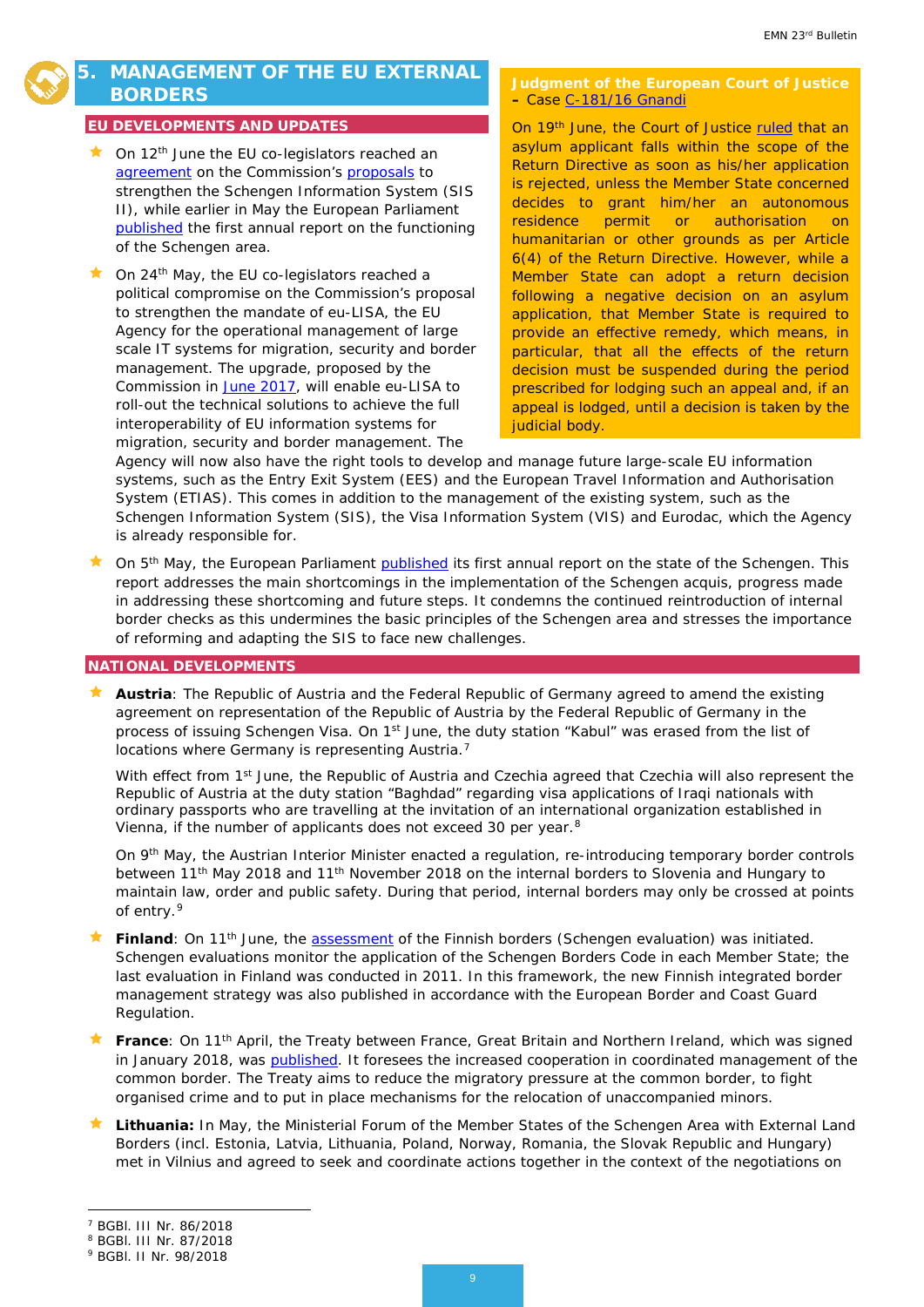increased financing for border protection, as well as establishing a border monitoring standard proposed by Lithuania.

- **Poland:** On 14<sup>th</sup>-15<sup>th</sup> June, the Deputy Minister of the Interior and Administration participating in the conference of Ministers of the Interior of the Salzburg Forum (SF) and the Western Balkans in Bucharest. Hungary, Poland and Romania represent the so-called presidency trio as they indicate priorities for enhancing cooperation between the SF countries and the Western Balkans as far as migration and asylum issues, borders protection, fight against human smuggling and trafficking and fight against international crime are concerned
- **United Kingdom:** On 6<sup>th</sup> June, the Home Office published the new Counter-Terrorism and Border Security Bill 2018. The bill proposes an examining officer will be able to stop, question, search and detain a person at the border for the purpose of determining whether he or she appears to be a person who is, or has been, engaged in hostile activity.

## <span id="page-9-0"></span>**6. IRREGULAR MIGRATION AND RETURN**

#### **EU DEVELOPMENTS AND UPDATES**

No updates.

#### **NATIONAL DEVELOPMENTS**

**Belgium:** On 1<sup>st</sup> April, the law of 19<sup>th</sup> September 2017 entered into force. It introduces preventive and repressive measures to [fight against false declarations of parenthood.](https://emnbelgium.be/news/new-law-fight-against-false-declarations-parenthood) Among others, registrars will be able to postpone or refuse a declaration of parenthood. The law also foresees the possibility to annul a declaration of parenthood.

The Belgian State Secretary for Asylum Policy and Migration carried out *information/prevention missions* [in Albania \(in April\) and in Georgia \(in June\).](https://emnbelgium.be/news/state-secretary-asylum-policy-and-migation-visits-albania-and-georgia) One of the aims of these visits was to inform Albanian and Georgian citizens about migration to Belgium. Albania and Georgia are included on the Belgian list of safe countries of origin, and the likelihood of Albanian and Georgian nationals being granted international protection in Belgium is thus low.

- **Czech Republic:** On 21<sup>st</sup> June, a new building designed specifically for detention of families was officially opened within the detention centre Bělá-Jezová. The capacity will be around 100 beds. There were also significant works in the surrounding done in order to allow unrestricted movement as much as possible in the outside area.
- **Estonia:** On 1<sup>st</sup> May, the amendments to the Obligation to Leave and Prohibition to Entry Act and to the Identity Documents Act came into force. The aim of the amendments was to ensure that Estonian legislation is in accordance with the Regulation (EU) 2016/1953 on the establishment of a European travel document for the return of illegally staying third-country nationals.
- Finland: On 11<sup>th</sup> April, the Finnish Immigration Service, the Ministry for Foreign Affairs and the Crisis Management Centre Finland [initiated](https://migri.fi/en/artikkeli/-/asset_publisher/vapaaehtoinen-paluu-tukee-turvapaikanhakijan-tulevaisuutta-kotimaassa) a project to help develop voluntary return, particularly to Iraq, Afghanistan and Somalia. The main aim is to increase the knowledge of voluntary return among persons of potential return candidates. In April, the gulf of Finland Coast Guard District's Criminal Investigation Unit [carried out](http://www.raja.fi/facts/news_from_the_border_guard/1/0/surprise_checks_by_finnish_border_guard_reveal_one_forged_document_and_several_individuals_working_illegally_in_the_country_75524) a series of surprise checks investigating the legality of foreign labour in the country. One forged document and several individuals working illegally in the country were revealed.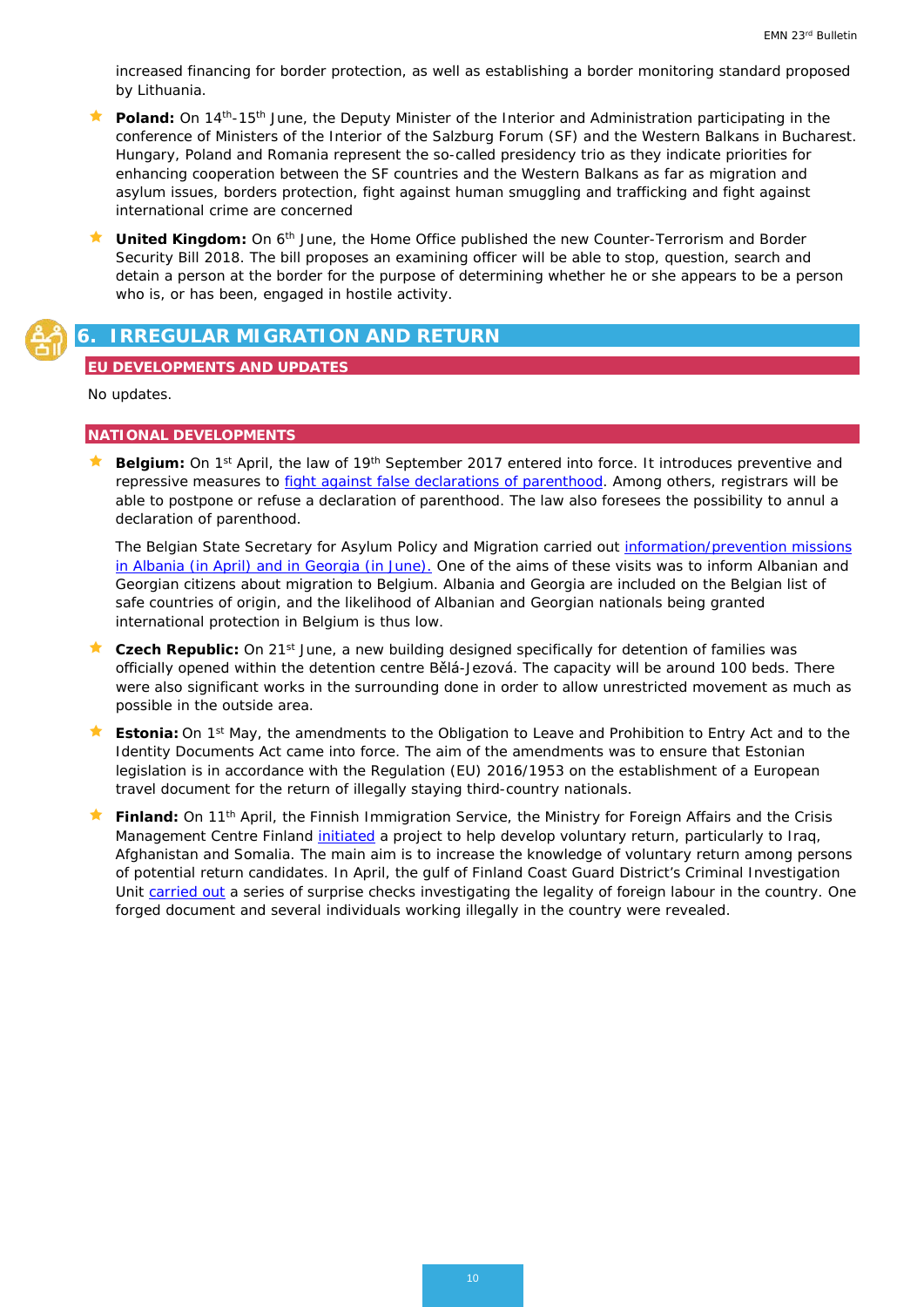- **France:** On 27<sup>th</sup> April, the Ministry of the Interior [published](https://www.legifrance.gouv.fr/affichTexte.do?cidTexte=JORFTEXT000036858900) a ministerial order which specifies the amount of the living allowance and the maximal amount of the reintegration assistance from which third country nationals can benefit from 1<sup>st</sup> April 2018.
- Greece: On 8<sup>th</sup> May, Greece participated in the Joint Return Operation to Afghanistan with a charter flight of the European Border and Coast Guard Agency (Frontex), organised by Hungary, where the return of two Afghan nationals took place.
- **Italy:** In early June, the new Italian government in office appointed Matteo Salvini Ministry of the Interior. The priority of the new government is to fight irregular immigration. Measures implemented include: collaboration with Libya, close border control and restrictions on the use of Italian ports.
- **Lithuania:** The Lithuanian Administrative Court has ruled that posted foreigners with a national visa (D) can be posted only for specific work and when the company to which the alien is sent acts as an employer. This became a practice after the Court determined that aliens do not meet the requirements for posted workers when they are posted to a temporary employment agency.
- Luxembourg: On 7<sup>th</sup> May, the Law of 27<sup>th</sup> April 2018 approving the Partnership Agreement on Relations and Cooperation between the EU and its Member States, of the one part, and New Zealand, of the other part, entered into force. In this agreement, the parties agree to cooperate and to proceed to an exchange of views on the domains of migration, and to cooperate in view of preventing and controlling irregular migration. Furthermore, the parties commit to explore the possibility of concluding a readmission agreement, at the request of either Party.
- **The Netherlands:** On 20th April, an agreement to improve the cooperation between the Netherlands and Morocco with regard to migration issues was reached. This most importantly includes better cooperation with regard to the return of Moroccans without residence permits and failed asylum seekers from Morocco. The Minister of Foreign Affairs emphasised the importance of good cooperation with Morocco, since this is a key country for managing the flow of irregular migrants to Europe.
- **Poland:** Officers from the Polish Border Guard in Tuplice together with the uniformed services from Germany, the Czech Republic, Slovakia and Austria disbanded an international criminal group. The group dealt with the organization of illegal transfer of citizens of Iraq, Iran and Syria from Turkey to Germany. In total, 170 foreigners and 10 group members were detained.
- **Sweden:** Following instructions by the Government, the Swedish Migration Agency is expanding capacity at its detention centres. In May and June 2018, additional places were created at the detention centres in the cities of Flen and Märsta. Until the end of the year 2018, the number of spots at detention centres is intended to increase from approximately 350 to 450. As the number of asylum applicants who have been rejected increases, the Migration Agency and the Swedish Police have estimated that there will be a need for roughly 900 spots at detention centres in 2019 and 2020. At the same time, the Migration Agency is downscaling the capacity at ordinary reception facilities for asylum seekers following a strong decrease in the number of new applicants.

### <span id="page-10-0"></span>**7. ACTIONS ADDRESSING TRAFFICKING IN HUMAN BEINGS**

#### **EU DEVELOPMENTS AND UPDATES**

<span id="page-10-1"></span>On 13<sup>th</sup> June, the Heads of ten EU Agencies<sup>[10](#page-10-2)</sup> signed a [Joint Statement](https://ec.europa.eu/anti-trafficking/sites/antitrafficking/files/eu_agencies_joint_statement_of_commitment_to_working_together_to_address_thb_.pdf) of commitment to working together to address trafficking in human being, ensuring a coordinated, coherent and comprehensive response.

#### **NATIONAL DEVELOPMENTS**

<u>.</u>

 **Hungary:** From 28th-30th May, the international SAFE! (Safe and Adequate Return, Fair Treatment and Early Identification of Victims of Trafficking) project was implemented on the Hungarian side by the International Organization for Migration's (IOM) Budapest Office and the Hungarian Police Headquarters. In this framework, police, specialised civil organisations and IOM staff drew attention to what they were experiencing in their everyday work with regard to potential victims of human trafficking in first reception centres maintained for accommodating asylum seekers and migrants, at European borders as well as in safe houses (shelters). Part of this programme is to develop and implement a tailor-made international training program for early identification and protection of victims of trafficking in human beings. The National Platform involving an expert meeting and a two-day training for officers on the

<span id="page-10-2"></span><sup>&</sup>lt;sup>10</sup> The Heads of the European Asylum Support Office (EASO), European Police Office (Europol), European Agency for the operational management of large-scale IT systems in the area of freedom, security and justice (eu-LISA), European Monitoring Centre for Drugs and Drug Addiction (EMCDDA), EU Judicial Cooperation Unit (Eurojust), European Institute for Gender Equality (EIGE), European Border and Coast Guard Agency (Frontex), EU Agency for Fundamental Rights (FRA), EU Agency for Law Enforcement Training (CEPOL), and the European Foundation for the Improvement of Living and Working Conditions (Eurofound)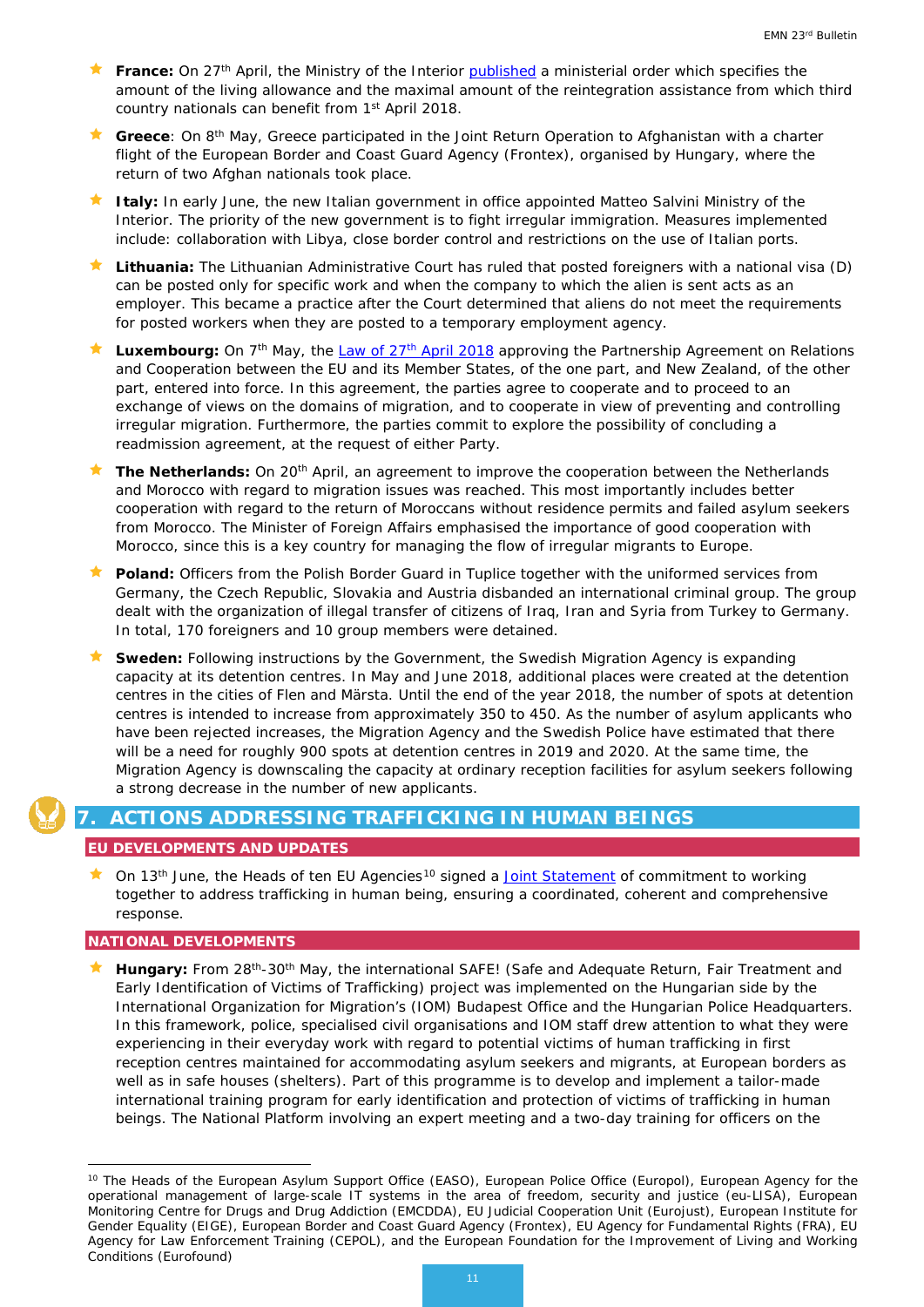identification of third-country national victims took place on 28<sup>th</sup>-30<sup>th</sup> May 2018 in Budapest at the Hungarian National Police Headquarters.

- **Lithuania:** Starting from June, Lithuanian State Border Guard Service joined FRONTEX operation "Poseidon 2018" in the Greece's sea borders with Turkey and Greece's land borders with Albania, Turkey and Bulgaria. Border Guard's helicopter (Eurocopter 135) and operations boat (Boomeranger 1100) including the crew will participate in the international operation throughout the summer.
- **The Netherlands:** Criminals who are responsible for human trafficking and people smuggling in Libya will be put on an international sanctions list. A Dutch [proposal](https://www.government.nl/latest/news/2018/06/07/dutch-initiative-un-sanctions-against-human-traffickers-in-libya) to arrange this, aimed at tackling the appalling human rights situation of migrants and refugees in Libya, was unanimously adopted by the United Nations Security Council.

The sanctions will freeze all bank accounts belonging to six leaders of criminal networks and will ban them from travelling internationally. It will also be prohibited to make economic resources available to these six leaders. The Minister of Migration explained that 'the sanctions are part of a wider approach to tackling human trafficking and people smuggling, which the government intends to step up in line with the coalition agreement'.

- Poland: On 12<sup>th</sup> June, the Ministry of the Interior and Administration organised the meeting of the interministerial Team for Combating and Preventing Trafficking in Human Beings. One of the main points of this meeting was devoted to development of a new three-year Action Plan in the field of combating human trafficking for the years 2019-2021. The new document will be prepared by the Ministry of Interior and Administration in coordination with other institutions by the end of 2018.
- **Portugal:** The Portuguese Council of Ministers approved and [published](https://dre.pt/web/guest/home/-/dre/115536003/details/maximized) the *IV National Action Plan for the Prevention and Fight against Trafficking in Human Beings (2018-2021)*. Furthermore, the Observatory on Trafficking in Human Beings (OTSH) produced its "*2017 Annual Statistical Report*" (pending dissemination), and its *first Trimestral Statistical Report* (reserved).
- United Kingdom: On 18<sup>th</sup> April, the Department for International Develop and the Home Office published plans for a new UK aid package of support from the Conflict, Security and Stabilisation Fund to help eradicate human trafficking and child exploitation in the Commonwealth. The package of support totals £ 5.5 million.

# **8. EXTERNAL DIMENSION**

#### **EU DEVELOPMENTS AND UPDATES**

- **★** On 29<sup>th</sup> May, the European Commission [adopted](http://europa.eu/rapid/press-release_IP-18-3968_en.htm) new programmes and projects worth a total of € 467 million under the Emergency Trust Fund for Africa. The new support measures in the Sahel/ Lake Chad region and the Horn of Africa aim to foster stability, jobs and growth, especially for young people and vulnerable groups.
- On 20<sup>th</sup> June, the EU Regional Trust Fund in Response to the Syrian Crisis [approved](http://europa.eu/rapid/press-release_IP-18-4205_en.htm) new projects worth 165 million to support refugees and local communities. These projects include the public schooling of refugee children in Lebanon and social assistance for vulnerable refugees and local communities affected by the Syrian crisis in Lebanon and Jordan. This new aid package brings the overall value of projects under the Trust Fund to over € 1.4 billion.
- On 7<sup>th</sup> June, the European Commission [announced](http://europa.eu/rapid/press-release_IP-18-4062_en.htm)  $\epsilon$  1.5 million in humanitarian aid as a response to the increasing needs of refugees, asylum seekers and migrants stranded in Bosnia and Herzegovina. This brings Commission humanitarian funding to € 30.5 million for the Western Balkan since the start of the refugee crisis.

#### **NATIONAL DEVELOPMENTS**

No updates.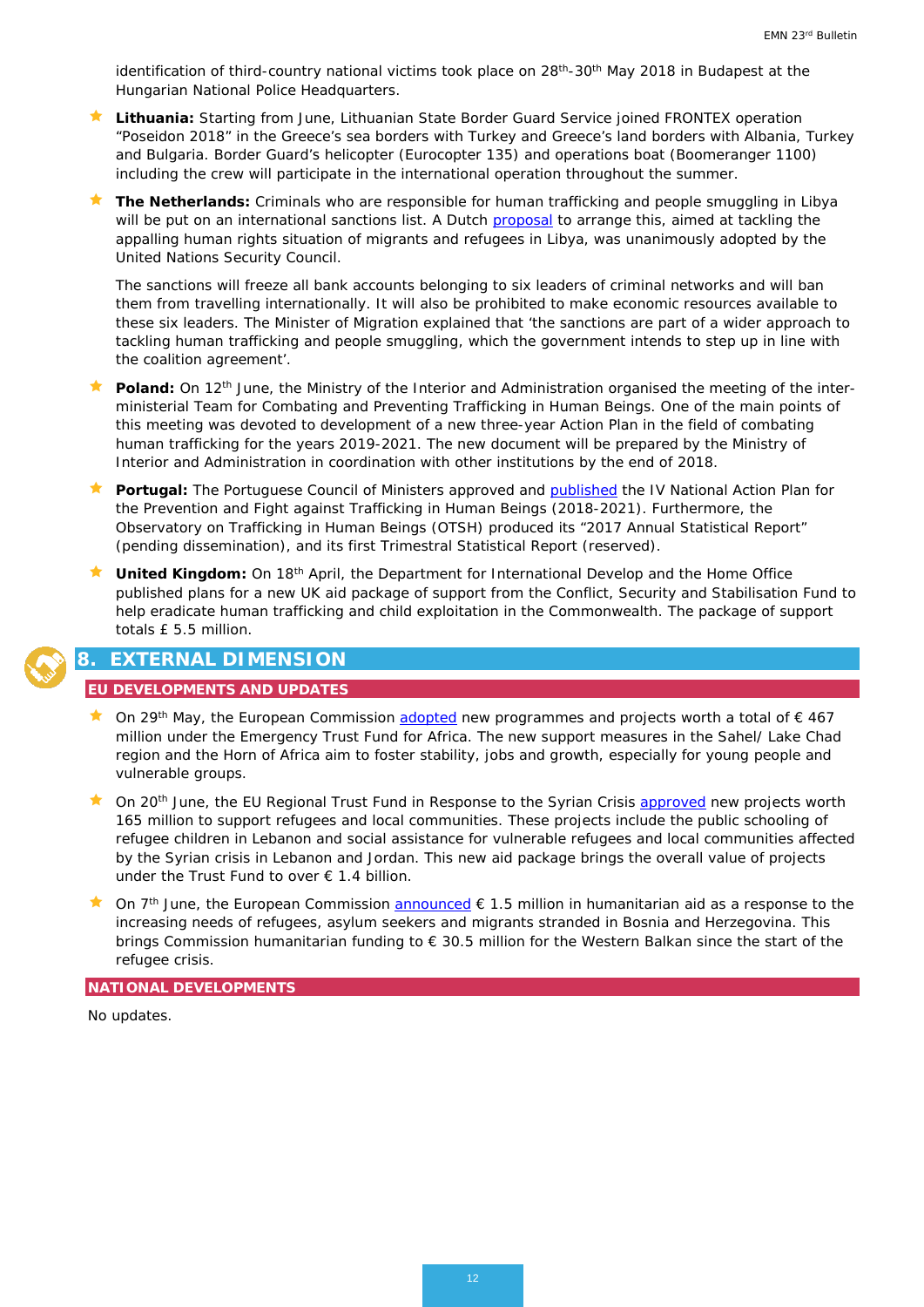# **ANNEX: EU & COMPLEMENTARY STATISTICS, ADDITIONAL INFORMATION, OTHER EMN OUTPUTS AND UPCOMING EVENTS**

### **EU Figures**



**Figure 1a: Asylum applications in the EU-28, January 2017 – April 2018.** 

*Source: Eurostat [\[migr\\_asyappctzm\],](http://appsso.eurostat.ec.europa.eu/nui/show.do?dataset=migr_asyappctzm&lang=en) total asylum applicants, extracted on 5th July 2018.*

**Figure 1b: First time asylum applicants and subsequent applicants (together, total asylum applicants) in the EU-28 and Norway, Q1 2018 (quarterly data)**



*Source: Eurostat [\[migr\\_asyappctzm\]](http://appsso.eurostat.ec.europa.eu/nui/show.do?dataset=migr_asyappctzm&lang=en), accessed on 5th July 2018.*

#### **Figure 3a: Illegal border crossing – Top nationalities (in %)**

*N.B. Frontex data on illegal border crossings for October-December 2017 not available at time of publication.*

#### **Figure 3c: Illegal stay – Top nationalities (in %)**

*N.B. Frontex data on illegal stay for October-December 2017 not available at time of publication*.

#### **Figure 3b: Refused entry – Top nationalities (in %)**

*N.B. Frontex data on refused entries for October-December 2017 not available at time of publication.*

#### **Figure 3d: Effective return – Top nationalities (in %)**

*N.B. Frontex data on effective return for October-December 2017 not available at time of publication.*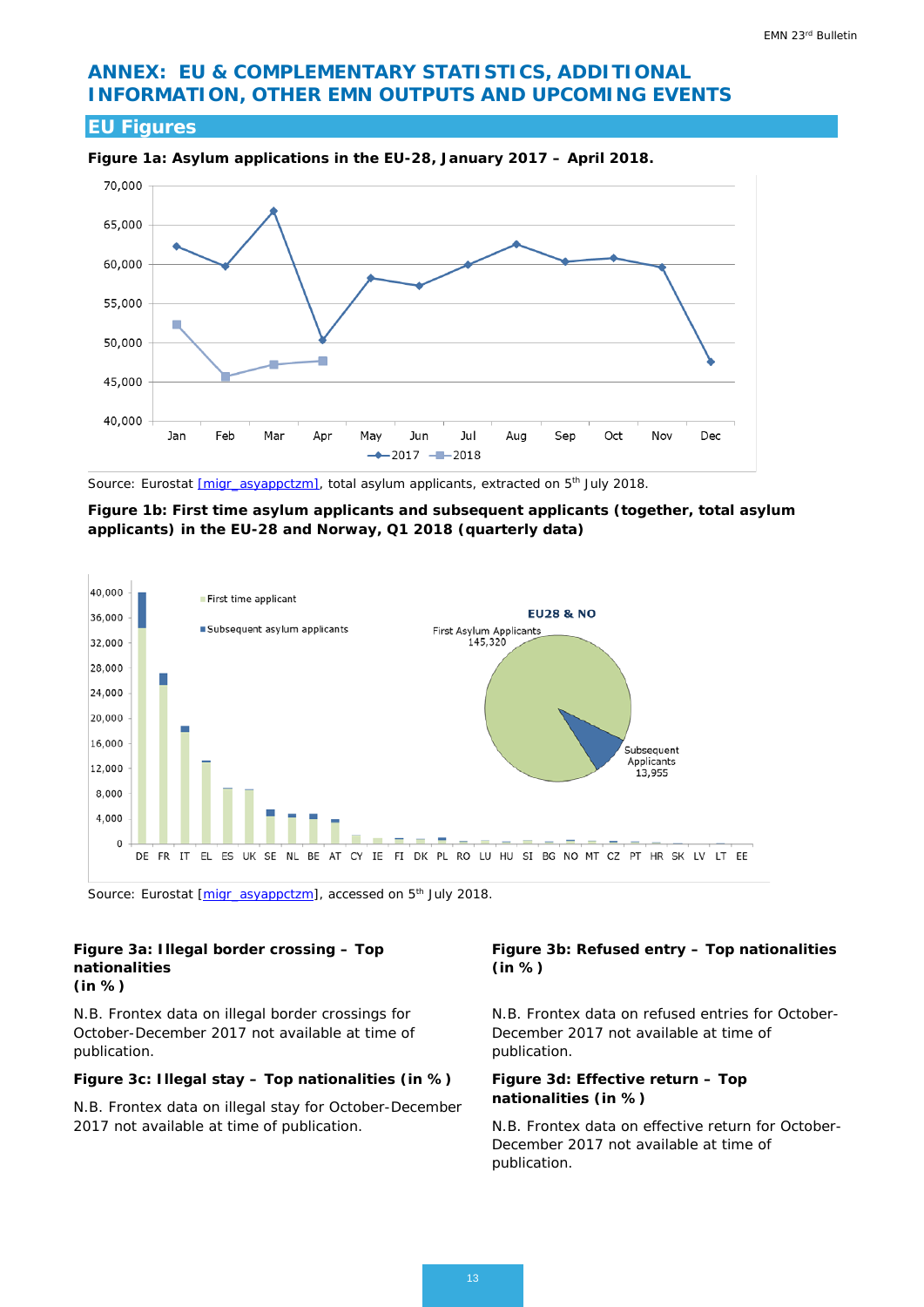#### **Latest available national statistics**

#### **LEGAL MIGRATION AND INTEGRATION**

- ★ Finland: According to recent [publications](file:///%5C%5Cicfi.icfconsulting.com%5Corg%5CEA%5CJobs%5CPIP%5CDG%20HOME%20EMN%20Service%20Provider%202018-2020%5CWS%20III%20Dissemination%20and%20coordination%20with%20other%20stakeholders%5CIII.18%20Visibility%20and%20dissemination%5CBulletin%5C23rd%5Cemn_the_total_number_of_residence_permits_issued_in_finland_decreased_in_2017.1448) of the Finnish EMN National Contact Point, the number of residence permits issued on the ground of international protection declined in 2017 compared to the previous year (33 674). At the same time, there was an increase in family migration and labour migration.
- **France:** On 12<sup>th</sup> June, the Ministry of Interior **published** the latest (provisional) data on residence permits issued in 2017, definite data on visa and asylum applications, and data on French citizenship acquisitions in 2017. These (provisional) data show a 18.4% increase of applications for residence permits for economic reasons, a 6.6% increase for study reasons and a 19.2% increase for humanitarian reasons (mainly applications for international protection).
- **Sweden:** The number of third-country nationals applying for a residence permit for work in Sweden shows a strongly increasing trend. During the first six months of 2018, roughly 15 000 individuals have applied for a work permit in Sweden, compared to 10 700 during the same period last year. The increase concerns both jobs with high qualification requirements and low-skilled jobs and is mainly explained by various Swedish industries' strong demand for labour.

### **Updates on EU legislation transposition**

#### **IMPLEMENTATION OF THE COMMON EUROPEAN ASYLUM SYSTEM**

★ Greece: On 22<sup>nd</sup> May, new legislation transposing the recast Reception Conditions Directive (Directive 2013/33/EU) and amending several provisions of the Law 4375/2016 related to the asylum procedure at first and second instance. The new law foresees changes in the notification process in case the applicant is not found, changes in the final decision definition (i.e. the Appeals Committee decision is considered final) and a reduction of the decision-making deadlines at different stages of the procedure as well as a role for EASO in the regular procedure (and not only in the border procedure).

#### **LEGAL MIGRATION AND INTEGRATION**

- **Czech Republic:** The Czech Parliament will shortly begin discussions on a new draft of amendments on the Residence of Foreign Nationals in the Territory of the Czech Republic. The aim of this amendment is the transposition of the EU Students and Researchers Directive (2016/801) which should simplify situation of foreigners who are in the Czech Republic for the purpose of study or scientific research. The amendment foresees the possibility for the government to regulate numbers of incoming economic migrants and the launch of an Extraordinary Work Visa tool to effectively manage the absence of labour force. Lastly, an obligatory one-day integration course is foreseen.
- **Greece:** The Intra-Corporate Transfer Directive (2014/66/EU) was transposed to Greek legislation with Law 4540/22-5-2018.
- **★ The Netherlands**: On 23<sup>rd</sup> May, the Netherlands [implemented](https://ind.nl/en/news/pages/new-directive-improves-mobility-within-the-eu-for-researchers-and-students-from--%E2%80%98third-countries%E2%80%99.aspx) the EU Students and Researchers Directive (2016/801). As a result, the rules relating to mobility within the EU will be simplified for students and researchers from third countries; they can make use of intra-EU mobility if they demonstrate that they meet the applicable conditions. This means for example that a third-country national with a Dutch residence permit can spend a maximum number of days in another Member State without having to apply for a residence permit in that Member State (this is only the case for short-term mobility).
- **Slovak Republic:** On 1st May, the Amendment to the Act on Residence of Aliens entered into force, thereby transposing the EU Students and Researchers Directive (2016/801).

#### **Other EMN outputs and past/upcoming events (see also the [EMN website\)](http://ec.europa.eu/dgs/home-affairs/what-we-do/networks/european_migration_network/events/index_en.htm)**

- **★ Italy:** On 7<sup>th</sup> May, the Italian national contact point of the EMN organised a conference dedicated to the reception and protection of unaccompanied minors. The conference brought together experts from Italy and other European countries to exchange experiences and good practices on a topic with growing salience. In Italy, about 15% of the migrants coming ashore are unaccompanied minors. There were 25 846 of them in 2016, 15 779 the following year. The experts notably discussed their national and local reception practices, the specific needs for the integration of unaccompanied minors, the difficulties in determining their age, and the issue of absconding minors.
- Latvia: On 7<sup>th</sup>-8<sup>th</sup> June, the Latvian Contact Point of the European Migration Network together with Ministry of the Interior organised the conference "Practical aspects of the recognition of victims of trafficking in human beings". The conference promoted awareness of recognition of the victims of trafficking in human beings and an overview of the public authorities experience was provided. Furthermore, closer cooperation between public authorities in identifying the victims of trafficking in